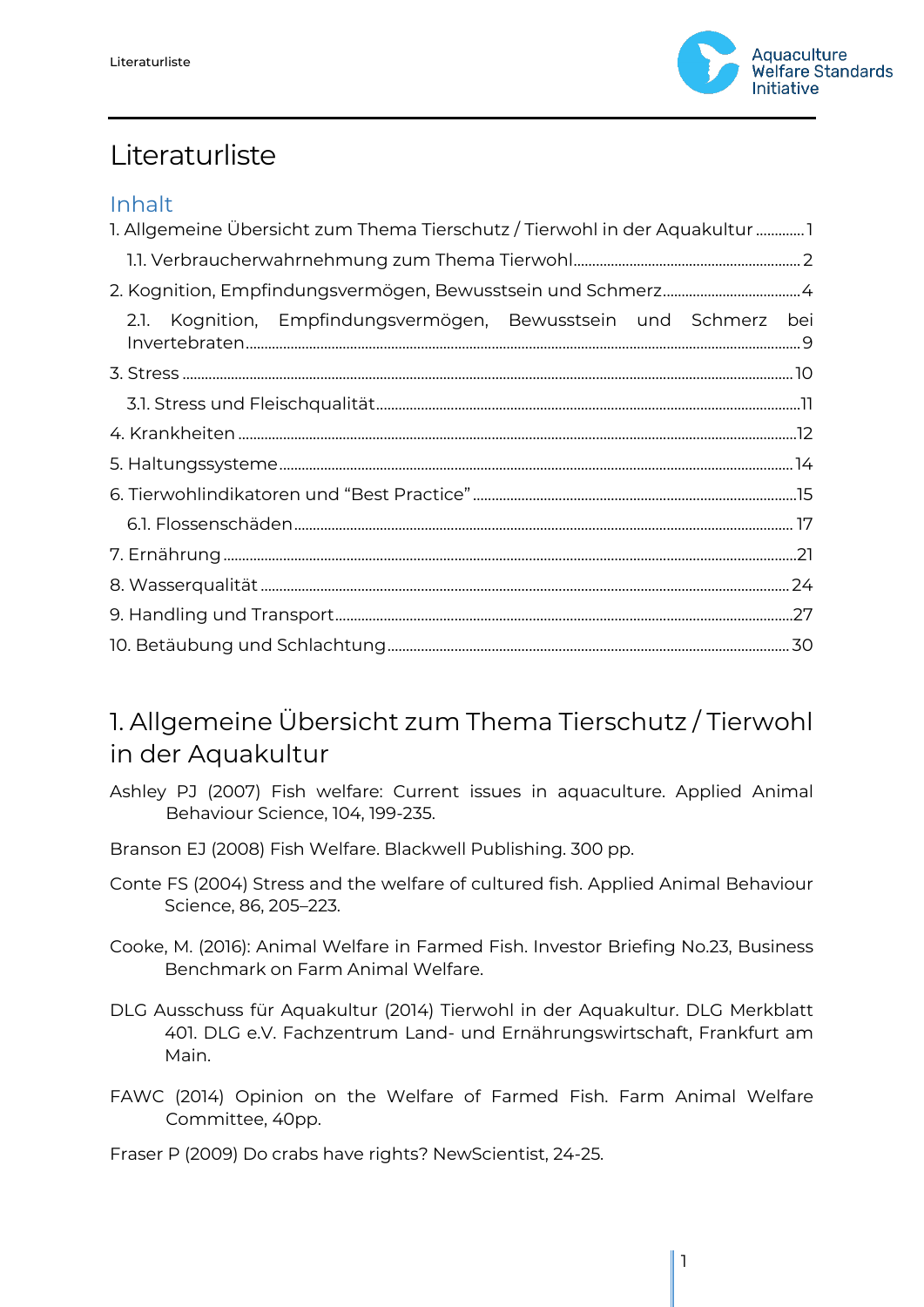

- Horvath K, Angeletti D, Nascetti G, Carere C (2013) Invertebrate welfare: an overlooked issue. Annali dell'Istituto Superiore Di Sanita, 49(1), 9-17.
- Huntingford FA, Adams C, Braithwaite VA, Kadri S, Pottinger TG, Sandoe P, Turnbull JF (2006) Current issues in fish welfare. Journal of Fish Biology, 68, 332–372.
- Lund V, Mejdell CM, Röcklinsberg H, Anthony R, Håstein T (2007) Expanding the moral circle: farmed fish as objects of moral concern. Inter-Research Diseases of Aquatic Organisms, 75(2), 109-118.
- Mancuso (2013) Fish Welfare in Aquaculture. Journal of Aquaculture Research and Development, 4(6).
- Mejdell CM, Lund V, Hastein T (2007) Fish Welfare in Aquaculture. Journal of Commonwealth Veterinary Association, 23(2), 21-26.
- Turnbull JF, Kadri S (2007) Safeguarding the many guises of farmed fish welfare. Diseases of Aquatic Organisms, 75, 173-182.
- Volpato GL, Gonçalves-de-Freitas E, Fernandes-de-Castilho M (2007) Insights into the concept of fish welfare. Diseases of Aquatic Organisms, 75, 165–171.
- Weirup, L., Seibel, H. (2019) Aquakulturen Systeme und Tierwohlaspekte. In: Haben Tiere Rechte? Aspekte und Dimensionen der Mensch-Tier-Beziehung. Herausgeber: Diehl E., & Tuider J., Bundeszentrale für politische Bildung, Schriftenreihe (BD. 10450), 16.09.2019, Bonn, S. 412.

#### <span id="page-1-0"></span>1.1. Verbraucherwahrnehmung zum Thema Tierwohl

- Bateson (1972): Steps to an ecology of mind: Collected essays in anthropology, psychiatry, evolution and epistemology. (1.ed.), Chicago: Chicago University Press.
- Böhm, J. (2011): Die Bedeutung der Gesellschaft für die Agrar- und Ernährungswirtschaft. Dissertation zur Erlangung des Doktorgrades an der Georg-August-Universität Göttingen (1. Ed). Cuvillier Verlag.
- Böhm, J., Schulze, B. (2010): Der Milchstreik aus Medien- und Verbrauchersicht Eine empirische Analyse auf Basis des Framing Ansatzes. In: Spiller (Hrsg.): Die Ernährungswirtschaft in der Öffentlichkeit – Social Media als neue Herausforderung des PR. (1.ed.) Göttingen, Cuvillier Verlag,185-229.
- Bundesministerium für Ernährung und Landwirtschaft (BMEL) (2015): Wege zu einer gesellschaftlich akzeptierten Nutztierhaltung.
- Ellingsen, K., Grimsrud, K., Nielsen, H.M., Mejdell, C., Olesen, I., Honkanen, P., Navrud, S., Gamborg, C., Sandøe, P. (2015): Who cares about fish welfare? - A Norwegian study. *British Food Journal*, **117**(1).
- Feucht, Y., Zander, K. (2017): Aquaculture in the German print media. *Aquaculture International*, **25**(1), 177-195.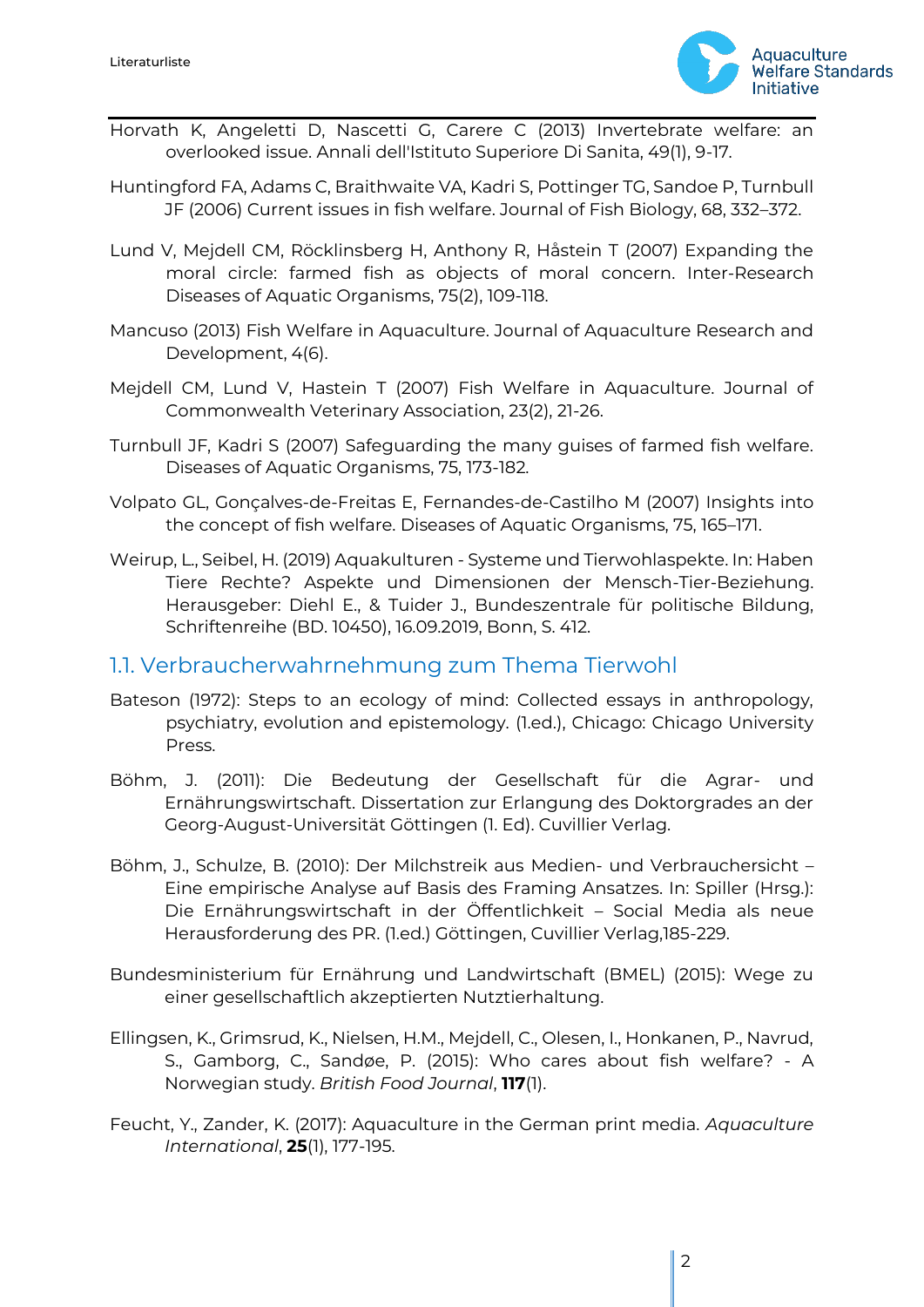

- Fröhlich, H. E., Gentry, R. R., Rust, M. B., Grimm, D., Halpern, B. S. (2017): Public Perceptions of Aquaculture: Evaluating Spatiotemporal Patterns of Sentiment around the World. *PLoS One*, **12**(1), e0169281.
- Heise, H. (2016): Tierwohl in der Nutztierhaltung: Eine Stakeholder-Analyse. Dissertation zur Erlangung des Doktorgrades der Fakultät für Agrarwissenschaften der Georg August-Universität Göttingen.
- Kayser, M., Böhm, J., Spiller, A. (2011): Zwischen Markt und Moral wie wird die deutsche Agrar- und Ernährungswirtschaft in der Gesellschaft wahrgenommen?. GEWISOLA
- Korn, A., Janssen, M., Hamm, U., Feucht, Y., Zander, K. (2015): Entwicklung einer Kommunikationsstrategie für nachhaltige Aquakulturprodukte. Bundesprogramm Ökologischer Landbau und andere Formen nachhaltiger Landwirtschaft, 170.
- Lensch, K., Hartmann, M., Simons, J. (2011): Beeinflussung der Wirkung von Ernährungsinformation durch Framing: Analyse am Beispiel von Folsäure. *German Journal of Agricultural Economics*, **60**(3), 139-152.
- Olsen, M. S., Osmundsen, T. C. (2017): Media framing of aquaculture. *Marine Policy*, **76**, 19-27.
- Pieniak, Z., Verbeke, W., Scholderer, J. (2010). Health-related beliefs and consumer knowledge as determinants of fish consumption. *Journal of Human Nutrition and Dietetics*, **23**(5), 480-488.
- Pieniak, Z., Verbeke, W., Scholderer, J., Brunsø, K., Olsen, S. O. (2007): European consumers' use of and trust in information sources about fish. *Food Quality and Preference*, **18**(8), 1050-1063.
- Scheufele, D. A. (2014): Science communication as political communication. *Proceedings of the National Academy of Sciences of the United States of America*, **111**(4), 13585-13592.
- Schlag, A. K. (2010): Aquaculture: an emerging issue for public concern. *Journal of Risk Research*, **13**(7), 829-844.
- Schlag, K. A., Ystgaard, K. (2013): Europeans and aquaculture: perceived differences between wild and farmed fish. *British Food Journal*, **115**(2), 209-222.
- Schreiber, D., Matthews, R., Elliott, B. (2003): The Framing of Farmed Fish: Product, Efficiency and Technology. *Canadian Journal of Sociology*, **28**(2), 153-169.
- Solgaard, H., Yang, Y. (2011). Consumers' perception of farmed fish and willingness to pay for fish welfare. *British Food Journal*, **113**(8), 997-1010.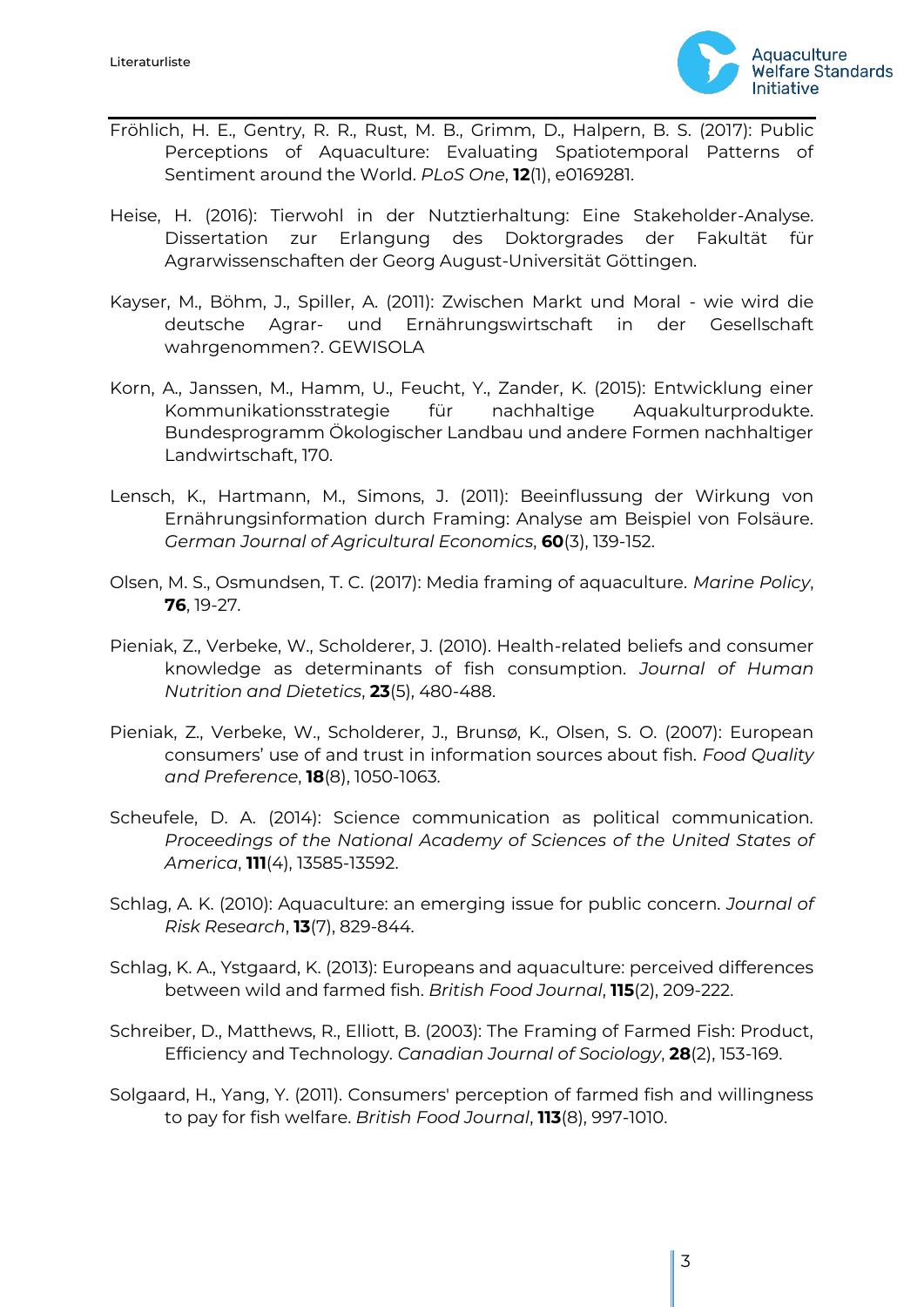

# <span id="page-3-0"></span>2. Kognition, Empfindungsvermögen, Bewusstsein und Schmerz

Allman J (1999) Evolving Brains. Scientific American Library, New York, 224 S.

- Arlinghaus R, Cooke SJ, Schwab A, Cowx IG (2007) Fish welfare: a challenge to the feelings-based approach, with implications for recreational fishing. *Fish Fisheries*, **8**, 57-71.
- Bateson P (1991) Assessment of pain in animals. Animal Behaviour, 42, 827–839.
- Beckoff M, Sherman PW (2004) Reflections on animal selves. *Trends in Ecology and Evolution*, **19**, 176–80.
- Black AH, deToledo L (1972) The relationship among classically conditioned responses: heart rate and skeletal behavior. In: A.H. Black & W.F. Prokasy (Eds) Classical Conditioning. II. Current Theory and Research.pp. 290–311. Appleton (Century/Crofts), New York.
- Bolles RC, Fanselow MS (1980) A perceptual–defensive–recuperative model of fear and pain. *Behavioral and Brain Sciences*, **3**, 291–301.
- Bradford MR (1995) Comparative aspects of forebrain organization in the ray-finned fishes – touchstones or not. *Brain Behavior and Evolution*, **46**, 259–74.
- Bradley MM, Lang PJ, Cuthbert BN (1993) Emotion, novelty, and the startle reflex habituation in humans*. Behavioral Neuroscience*,**107**, 970–80.
- Braithwaite V (2010) Do Fish Feel Pain? Oxford University Press Inc., New York, 194 S.
- Brown C, Laland K, Krause J (2006) Fish Cognition and Behavior. Blackwell Publishing.
- Brown C, Laland KN (2003) Social learning in fishes: a review. *Fish and Fisheries*, **4**, 280–8.Butler AB (2000) Topography and topology of the teleost telencephalon: a paradox resolved. *Neuroscience Letters*, **293**, 95–8.
- Buatti MC, Pasternak GW (1981) Multiple opiate receptors: phylogenetic differences. *Brain Research*, **218**, 400-405.
- Cabanac M (1992) Pleasure the common currency. *Journal of Theoretical Biology*, **155**, 173–200.
- Carter R (1996) Mapping the Mind. Phoenix Press, London.
- Chandroo KP, Duncan IJH & Moccia RD (2004) Can fish suffer? perspectives on sentience, pain, fear and stress. *Applied Animal Behaviour Science*, **86**, 225– 50.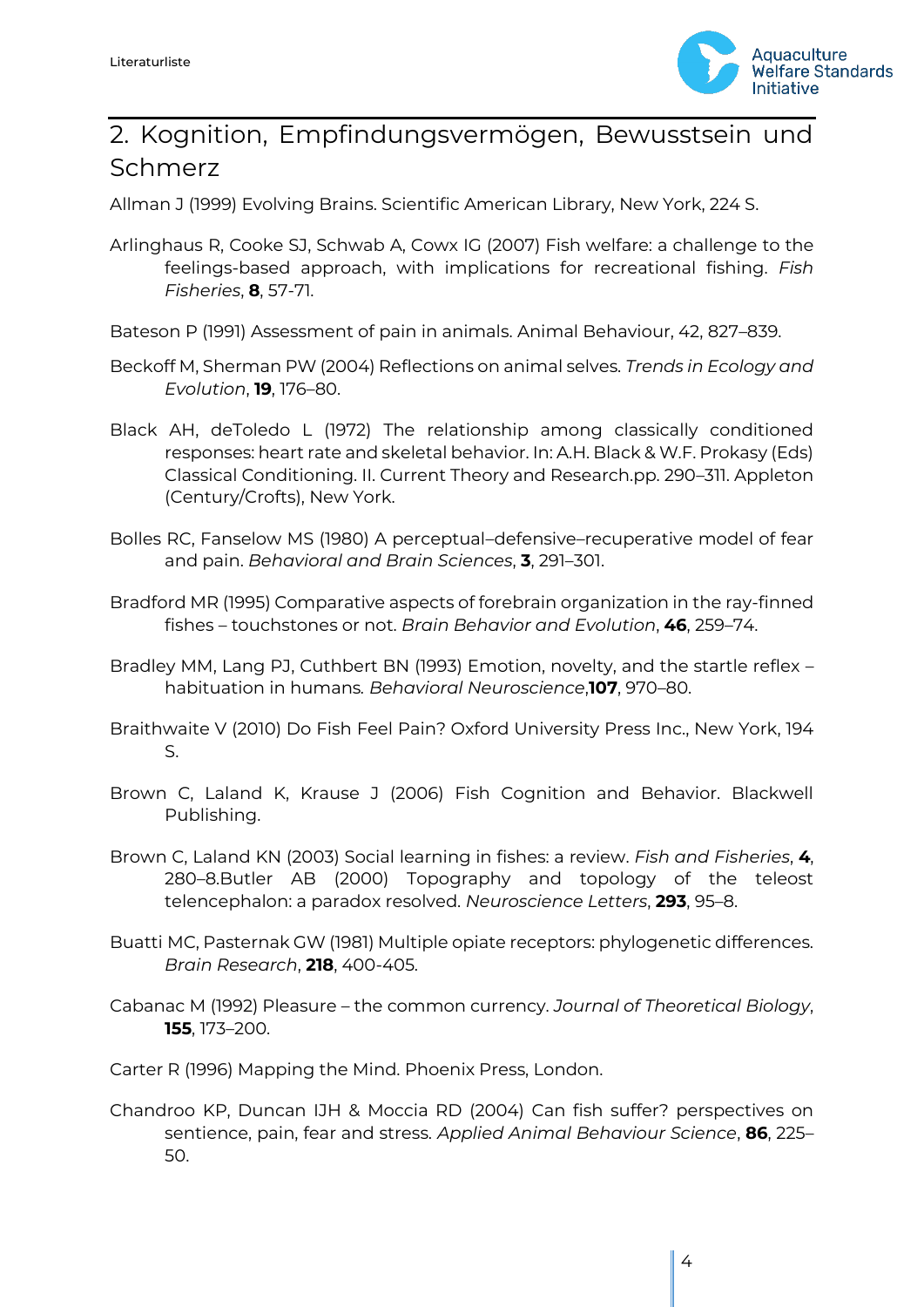

- Chervova, L.S. (1997) Pain sensitivity and behaviour of fishes. *Journal of Ichthyology*, **37**, 98–102.
- Cottee SY (2012) Are fish the victims of 'speciesism'? A discussion about fear, pain and animal consciousness. *Fish Physiology and Biochemistry*, **38**, 5-15.
- Davis RE & Klinger PD (1994) NMDA receptor antagonist MK-801 blocks learning of conditioned stimulus–unconditioned stimulus contiguity but not fear of conditioned stimulus in goldfish (*Carassius auratus* L). *Behavioral Neuroscience*, **108**, 935–40.
- Derbyshire SWG (1999) Locating the beginnings of pain. *Bioethics*, **13**, 1-31.
- Duncan IJH (1996) Animal welfare defined in terms of feelings. *Acta Agriculturae Scandinavica. A Suppl*, **27**, 29–35.
- Dunlop R, Laming P (2005) Mechanoreceptive and nociceptive responses in the central nervous system of goldfish (*Carassius auratus*) and trout (*Oncorhynchus mykiss*). *Journal of Pain*, **6**, 561-568.
- Dunlop R, Millsopp S, Laming P (2006) Avoidance learning in goldfish (*Carassius auratus*) and trout (*Oncorhynchus mykiss*) and implications for pain perception. *Applied Animal Behaviour Science,* **97**, 255-271.
- Earp SE, Maney DL (2012) Birdsong: is it music to their ears? *Frontiers in Evolutionary Neuroscience*, **4**(14), 1-10.
- Fendt M, Fanselow MS (1999) The neuroanatomical and neurochemical basis of conditioned fear. *Neuroscience and Biobehavioral Reviews*, **23**, 743–60.
- Hunt GR, Gray RD (2003) Diversification and cumulative evolution in New Caledonian crow tool manufacture. *Proceedings of the Royal Society B*, **270**, 867-874.
- International Association for the Study of Pain (1979) Pain terms: a list with definitions and notes on usage. Recommended by the IASP Subcommittee on Taxonomy. *Pain*, **6**, 249–52.
- Ito H, Yamamoto N (2009) Non-laminar cerebral cortex in teleost fishes? *Biological Letter*, **5**, 117–121.
- Jarvis ED, Güntürkün O, Bruce L, Csillag A, Karten H, Kuenzel W, Medina L, Paxinos G, Perkel DJ, Shimizu T, Striedter G, Wild JM, Ball GF, Dugas-Ford J, Durand SE, Hough GE, Husband S, Kubikova L, Lee DW, Mello CV, Powers A, Siang C, Smulders TV, Wada K, White SA, Yamamoto K, Yu J, Reiner A, Butler AB (2005) Avian brains and a new understanding of vertebrate brain evolution. *Nature Reviews Neuroscience*, **6**, 151-159.
- Johnsson JI, Akerman A (1998) Watch and learn: preview of the fighting ability of opponents alters contest behaviour in rainbow trout. *Animal Behaviour*, **56**, 771–6.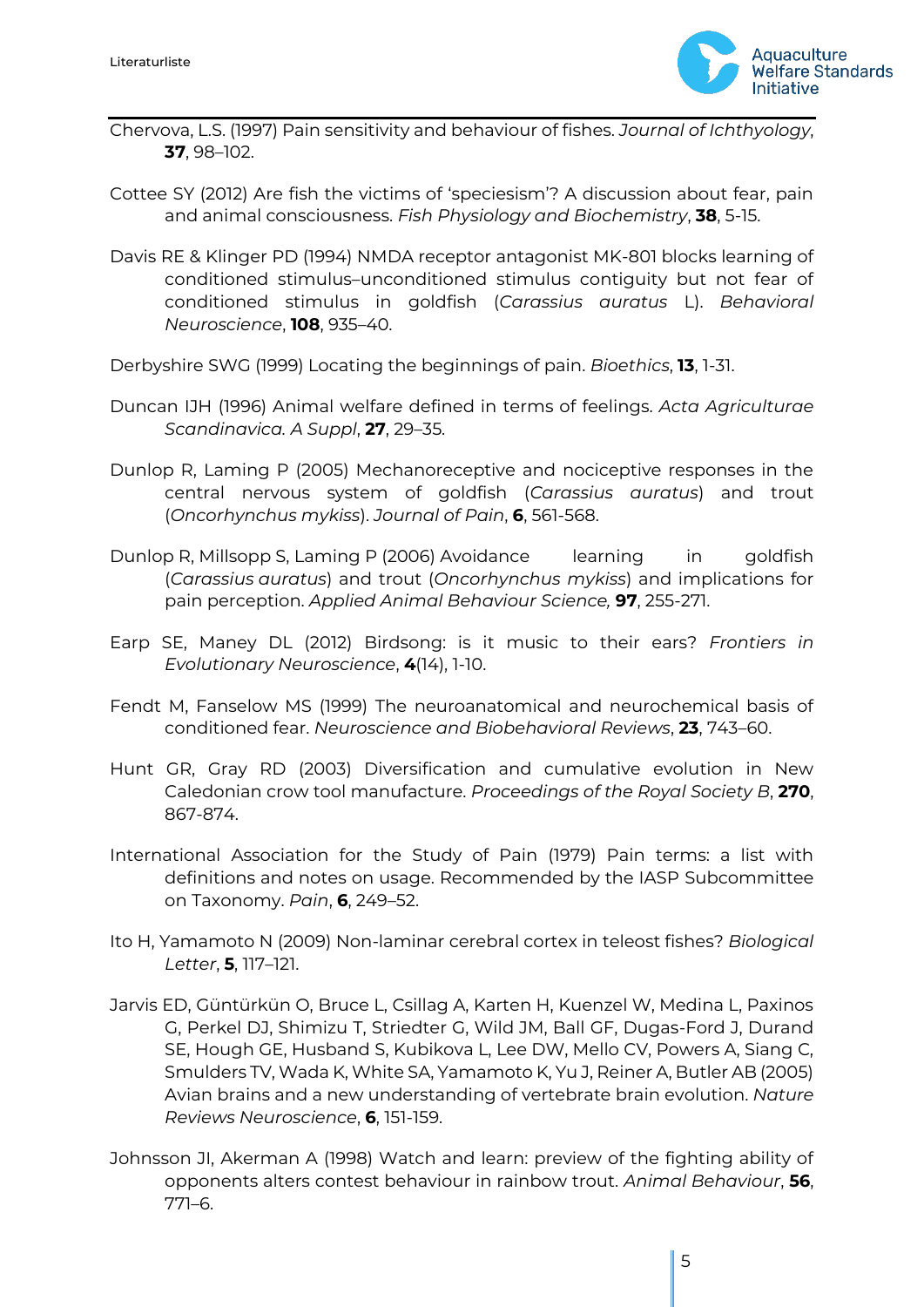

Jones RB (1997) Fear and distress. In: M.C. Appleby & B.O. Hughes (Eds) Animal Welfare, pp. 75–87. CAB International, Wallingford.

Key B (2016) Why fish do not feel pain. *Animal Sentience*, **3**.

- Laureys S, Faymonville ME, Peigneux P, Damas P, Lambermont B, Del Fiore G, Degueldre C, Aerts J, Luxen A, Franck G, Lamy M, Moonen G, Maquet P (2002) Cortical processing of noxious somatosensory stimuli in the persistent vegetative state. *NeuroImage*, **17**, 732-741.
- LeDoux JE (2000) Emotion circuits in the brain. *Annual Review of Neuroscience*, **23**, 155–84.
- Maren S (2001) Neurobiology of pavlovian fear conditioning. *Annual Review of Neuroscience*, **24**, 897–931.
- McGregor PK, Peake TM, Lampe HM (2001) Fighting fish Betta splendens extract relative information from apparent interactions: what happens when what you see is not what you get. *Animal Behaviour*, **62**, 1059–65.
- Merker B (2007) Consciousness without a cerebral cortex: A challenge for neuroscience and medicine. *Behavioral and Brain Sciences*, **30**(1), 63-134.
- Millsopp S, Laming P (2008) Trade-offs between feeding and shock avoidance in goldfish (*Carassius auratus*). *Applied Animal Behaviour Science*, **113**, 247- 254.
- Newby NC, Stevens ED (2008) The effects of the acetic acid "pain" test on feeding, swimming and respiratory responses of rainbow trout (*Oncorhynchus mykiss*). *Applied Animal Behavior Science*, **114**, 260– 269.
- Northcutt, RG, Kaas JH (1995) The emergence and evolution of mammalian neocortex. *Trends in Neuroscience* **18**, 373-379.
- Oliveira, R.F., McGregor, P.K. & Latruffe, C. (1998) Know the enemy: fighting fish gather information from observing conspecific interactions. P*roceedings of the Royal Society of London Series B – Biological Sciences*, **265**, 1045–9.
- Panksepp J (1998) Affective Neuroscience: The Foundations of Human and Animal Emotion. OUP, New York.
- Portavella M, Torres B, Salas C & Papini MR (2004) Lesions of the medial pallium, but not of the lateral pallium, disrupt spaced-trial avoidance learning in goldfish (*Carassius auratus*). *Neuroscience Letters*, **362**, 75–8.
- Portavella M, Torres B, Salas C (2004a) Avoidance Response in Goldfish: Emotional and Temporal Involvement of Medial and Lateral Telencephalic Pallium. *The Journal of Neuroscience*, **24**(9), 2335–2342.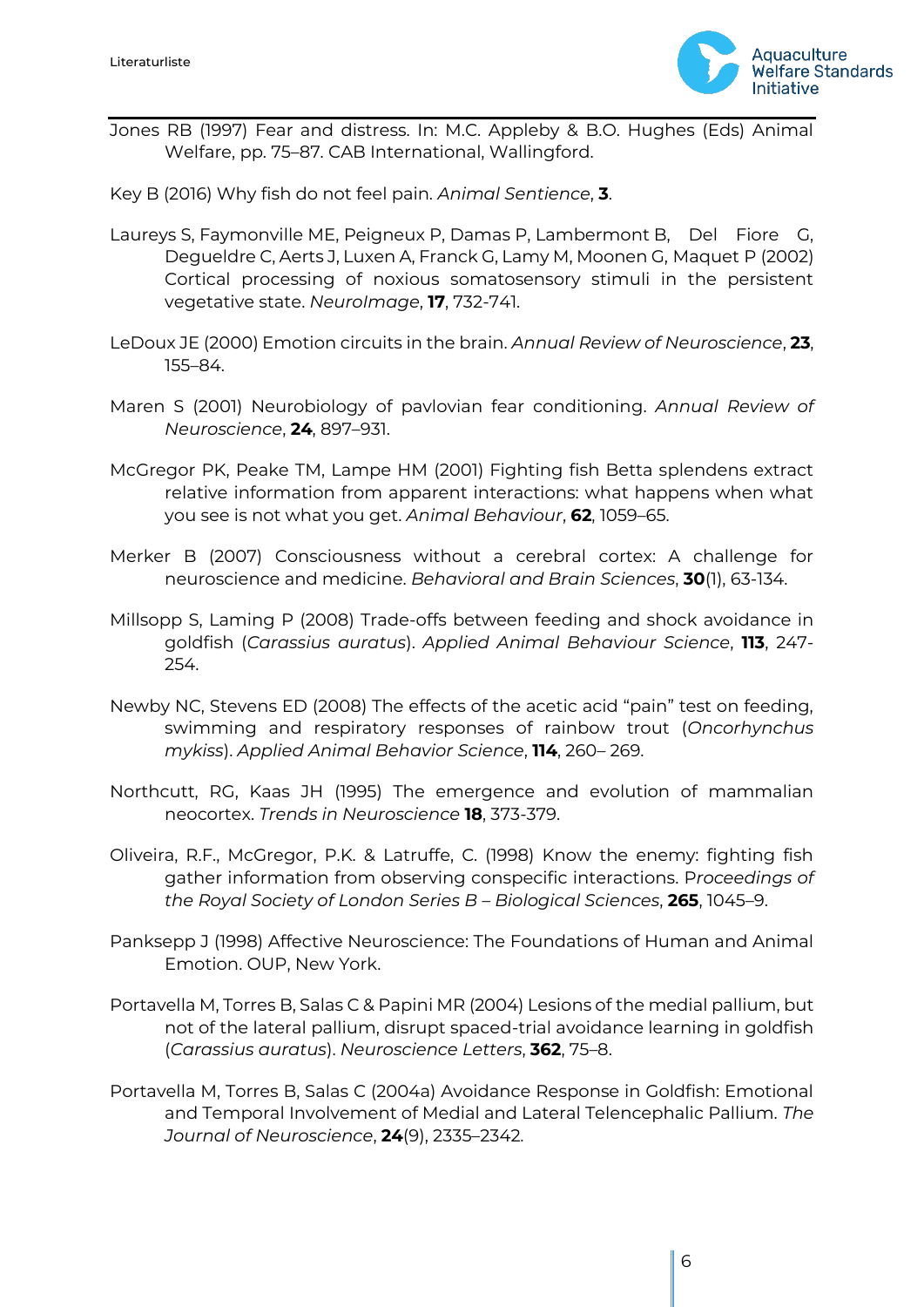

- Portavella M, Vargas JP, Torres B & Salas C (2002) The effects of telencephalic pallial lesions on spatial, temporal, and emotional learning in goldfish. *Brain Research Bulletin*, **57**, 397–9.
- Rakic P (2009) Evolution of the neocortex: Perspective from developmental biology. *Nature Reviews Neuroscience*, **10**(10), 724-735.
- Reilly SC, Quinn JP, Cossins AR, Sneddon LU (2008). Behavioural analysis of a nociceptive event in fish: comparisons between three species demonstrate specific responses. *Applied Animal Behaviour Science*, **114**, 248-259.
- Reiner A, Northcutt RG (1987) An immunohistochemistry study of the telencephalon of the African lungfish. *Protopterus annectens*. *Journal of Comparative Neurology*, **256**, 463-481.
- Roberts RJ, Schlotfeldt HJ (1985) Grundlagen der Fischpathologie. Paul Parey, Berlin und Hamburg, 425 S.
- Rose JD (2002) The neurobehavioral nature of fishes and the question of awareness and pain. *Reviews in Fisheries Science*, **10**, 1–38.
- Rose JD, Arlinghaus R, Cooke SJ, Diggles BK, Sawynok W, Stevens ED, Wynne CDL (2014) Can fish really feel pain? *Fish and Fisheries*, **15**(1), 97-133.
- Salas C, Rodriguez F, Vargas JP, Duran E, Torres B (1996b) Spatial learning and memory deficits after telencephalic ablation in goldfish trained in place and turn maze procedures. *Behavioral Neuroscience*, **110**, 965–80.
- Schulman JA, Finger TE, Brecha NC, Karten HJ (1981) Enkephalin immunoreactivity in Golgi cells and mossy fibres of mammalian, avian and teleost cerebellum. *Neuroscience*, **6**, 2407-2416.
- Schumacher S, Burt de Perera T, Thenerta J, von der Emdea G (2016) Cross-modal object recognition and dynamic weighting of sensory inputs in a fish. *Proceedings of the National Academy of Sciences*, **113**(27), 7638-7643.
- Sneddon LU (2002) Anatomical and electrophysiological analysis of the trigeminal nerve in a teleost fish, Oncorhynchus mykiss. *Neuroscience Letters*, **319**, 167- 171.
- Sneddon LU (2003) The evidence for pain in fish: the use of morphine as an analgesic. *Applied Animal Behaviour Science*, **83**, 153-162.
- Sneddon LU (2003) Trigeminal somatosensory innervation of the head of the rainbow trout with particular reference to nociception. *Brain Research*, **972**, 44-52.
- Sneddon LU (2004) Evolution of nociception in vertebrates: comparative analysis of lower vertebrates. *Brain Research Reviews*, **46**,123-130.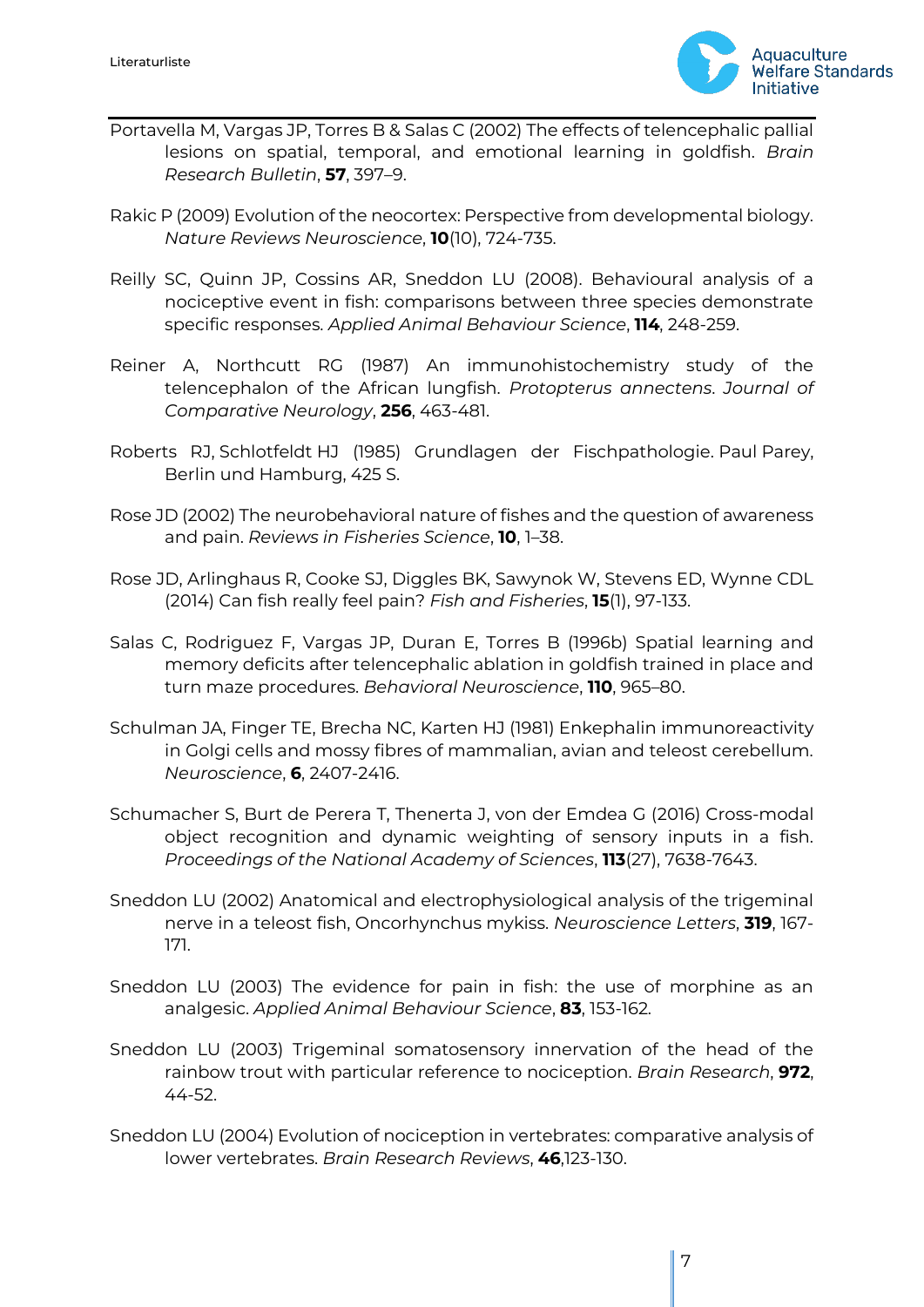

- Sneddon LU (2013) Do painful sensations and fear exist in fish. In van der Kemp TA & Lachance M (Eds.), Animal suffering: From science to law, international symposium (pp. 93-112). Toronto, Canada: Carswell.
- Sneddon LU (2015) Pain in aquatic animals. *The Journal of Experimental Biology*, **218**, 967-976.
- Sneddon LU (2011) Pain Perception in Fish Evidence and Implications for the Use of Fish. *Journal of Consciousness Studies*, **18**(9-10), 209-29.
- Sneddon LU, Braithwaite VA, Gentle MJ (2003) Do fishes have nociceptors? Evidence for the evolution of a vertebrate sensory system. *The Royal Society*, **270**(1520), 1115-1120.
- Sneddon LU, Elwood RW, Adamo SA, Leach MC (2014) Defining and assessing animal pain. *Animal Behaviour*, **97**, 201-212.
- Tomie A, Silberman Y, Williams K, Pohorecky LA (2002) Pavlovian autoshaping procedures increase plasma corticosterone levels in rats. *Pharmacology Biochemistry and Behavior*, **72**, 507–13.
- Topal J, Csanyi V (1999) Interactive learning in the paradise fish (Macopodus opercularis): an ethological interpretation of the second-order conditioning paradigm. *Animal Cognition*, **2**, 197–206.
- Vecino E, Ekstrom P, Sharma SC (1991) Enkephalin-like immunoreactive cells in the mesencephalic tegmentum project to the optic tectum in *Salmo gairdneri* and *Salmo salar. Cell Tissue Research*, **264**, 133-137.
- Vecino E, Pinuela C, Arevalo R, Lara J, Alonso JR, Aijon J (1992) Distribution of enkephalin like immunoreactivity in the central nervous system of the rainbow trout: an immunocytochemical study. *Journal of Anatomy*, **180**, 435- 453.
- Ward LM (2011) The thalamic dynamic core theory of conscious experience. *Consciousness and Cognition*, **20**(2), 464-86.
- Weir AAS, Chappell A, Kacelnik J (2002) Shaping of hooks in New Caledonian crows. *Science*, **297**, 981.
- Weirup, L., Seibel, H. (2020) Schmerzempfindung bei Fischen. Internetbeitrag Aquakulturinfo. [https://www.aquakulturinfo.de/schmerzempfindung-bei](https://www.aquakulturinfo.de/schmerzempfindung-bei-fischen)[fischen](https://www.aquakulturinfo.de/schmerzempfindung-bei-fischen)
- Xu X (1997) NMDA receptor antagonist MK-801 selectively impairs learning of the contiguity of the conditioned stimulus and unconditioned stimulus in goldfish. *Pharmacology, Biochemistry and Behavior*, **58**, 491–6.
- Young RF (1977) Fiber spectrum of the trigeminal sensory root of frog, cat and man determined by electron microscopy. In Anderson DL and Matthews B (Eds.), Pain in the Trigeminal Region, Elsevier, Amsterdam, 137-160.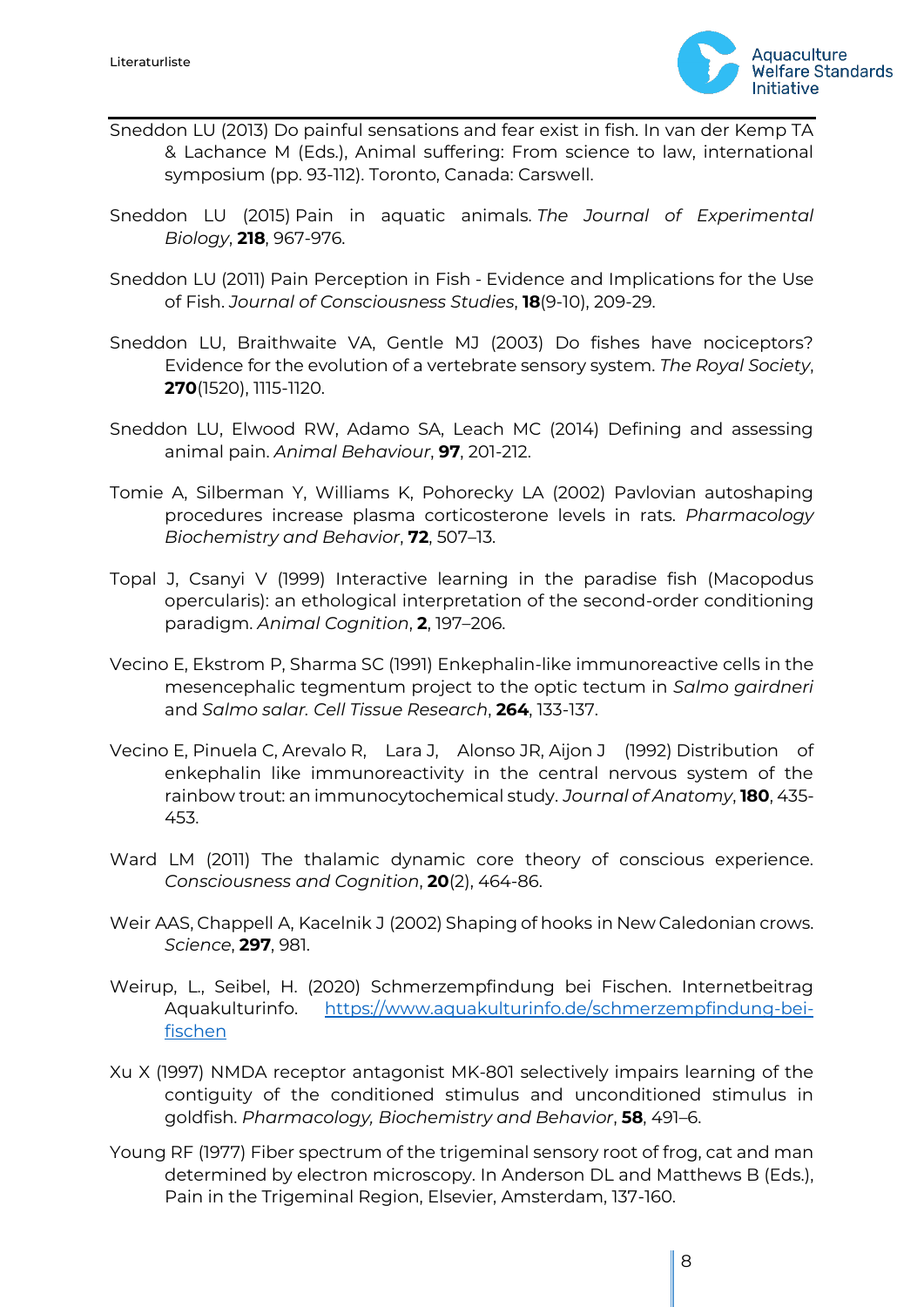

#### <span id="page-8-0"></span>2.1. Kognition, Empfindungsvermögen, Bewusstsein und Schmerz bei Invertebraten

- Barr S, Elwood RW (2011) No evidence of morphine analgesia to noxious shock in the shore crab, Carcinus Maenas. Behavioural Processes, 86, 340–344.
- Barr S, Laming PR, Dick JTA, Elwood RW (2008). Nociception or pain in a decapod crustacean? Animal Behaviour, 75, 745-751.
- Broom DM (2007) Cognitive ability and sentience: which aquatic animals should be protected? Diseases of Aquatic Organisms, 75, 99-108.
- Bundestierärztekammer (2017) Mehr Platz und Rückzugsmöglichkeit für Hummer & Co. Pressebericht Nr. 3/2017, 1-2.
- Denti A, Dimant B, Maldonado H (1988) Passive avoidance learning in the crab Chasmagnathus granulatus. Physiology & Behavior, 43, (3), 317–320.
- Elwood RW (2011) Pain and suffering in invertebrates. ILAR Journal, 52, 175-184.
- Elwood RW (2012) Evidence for pain in decapod crustaceans. Animal Welfare, 21(2), 23-27.

Elwood RW, Appel M (2009) Pain in hermit crabs? Animal Behaviour, 77, 1243-1246.

- Fraser P (2009) Do crabs have rights? NewScientist, 24-25.
- Horvath K, Angeletti D, Nascetti G, Carere C (2013) Invertebrate welfare: an overlooked issue. Annali dell'Istituto Superiore Di Sanita, 49(1), 9-17.
- Le Moullac G, Haffner P (2000) Environmental factors affecting immune responses in Crustacea. Aquaculture, 191, 121–131.
- Lozada M, Romano A, Maldonado H (1988) Effects of morphine and naloxone on a defensive response of the crab Chasmagnathus granulatus. Pharmacology Biochemistry and Behavior, 30, 635–640.
- Magee B, Elwood RW (2013) Shock avoidance by discrimination learning in the shore crab (Carcinus maenas) is consistent with a key criterion for pain. The Journal of Experimental Biology, 216, 353-358.
- Maldonado H, Romano A, Lozada M (1989) Opiate action on response level to danger stimulus in the crab (Chasmagnathus granulatus). Behavioral Neuroscience,103(5), 1139-43.
- Ottaviani E, Franceschi C (1996) The neuroimmunology of stress from invertebrates to man. Progress Neurobiology, 49(3), 285.
- Patterson L, Dick JTA, Elwood RW (2007) Physiological stress responses in the edible crab Cancer pagurusto the fishery practice of de-clawing. Marine Biology, 152, 265-272.
- Sherwin CM (2001) Can invertebrates suffer? Or how robust is argument by analogy? Animal Welfare, 10, 103-118.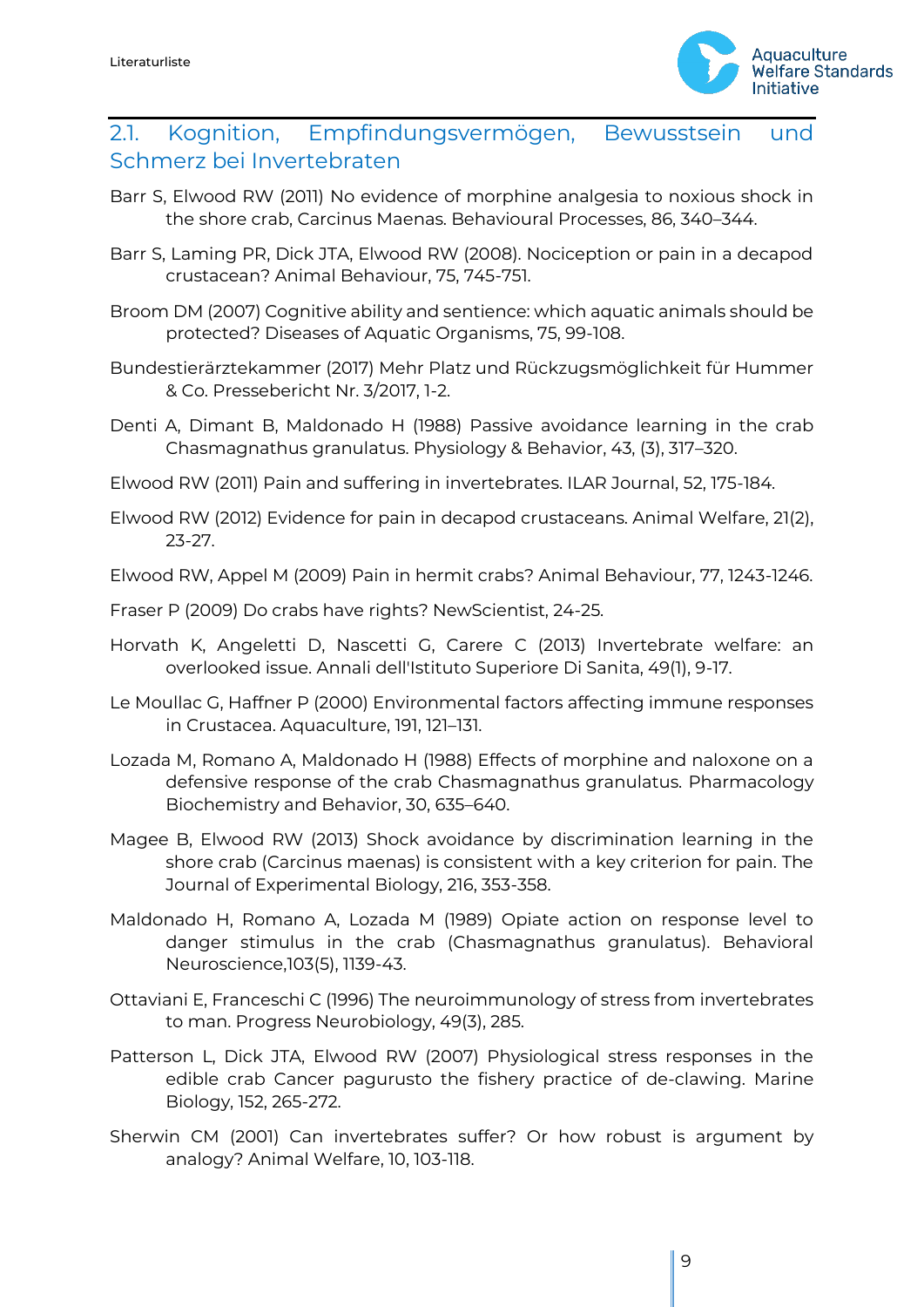

- Sneddon LU (2015) Pain in aquatic animals. The Journal of Experimental Biology, 218, 967-976.
- Stefano GB, Cadet P, Zhu W, Rialas CM, Mantione K, Benz D, Fuentes R, Casares F, Fricchione GL, Fulop Z, Slingsby B (2002) The blueprint for stress can be found in invertebrates. Neuro Endocrinology Letters, 23(2), 85-93.
- Verwaltungsgerichts Berlin (2016) Hummerhaltung im Supermarkt. Bericht zur Geschäftslage 2015 und Ausblick auf 2016, 1-15.
- Walther (2008) Krebstiere (Crustacea) Biologie, Vorkommen, Haltung und Erkrankungen, sowie ihre Bedeutung als Zootierobjekte und Lebensmittelressourcen. Dissertation Fachbereich Veterinärmedizin, der Justus - Liebig - Universität Gießen.

### <span id="page-9-0"></span>3. Stress

- Barton BA, Iwama GK (1991) Physiological changes in fish from stress in aquaculture with emphasis on the response and effects of corticosteroids. Annual Review of Fish Diseases, 1, 3–26.
- Conte FS (2004) Stress and the welfare of cultured fish. Applied Animal Behaviour Science, 86, 205–223.
- Demers NE & Bayne CJ (1997) The immediate effects of stress on hormones and plasma lysozyme in rainbow trout. Developmental and Comparative Immunology, 21(4), 363–373.
- Ellis T, Yildiz HJ, Lopez-Olmeda J, Spedicato MT, Tort L, Øverli Ø, Martins CIM (2012) Cortisol and finfish welfare. Fish Physiology Biochemistry, 38, 163–188.
- Koolhaas JM, Korte SM, De Boer SF, Van der Vegt BJ, Van Reenen CG, Hopster H, De Jong IC, Ruis MAW, Blokhuis HJ (1999) Coping styles in animals: current status in behavior and stress-physiology. Neuroscience & Biobehavioral Reviews, 23, 925–935.
- McDonald G, Milligan L (1997) Ionic, osmotic and acid–base regulation in stress. In: Iwama GK, Pickering AD, Sumpter JP, Schreck CB (Eds.) Fish Stress and Health in Aquaculture. Soc. Exp. Biol. Semin. Ser.62. Cambridge University Press, UK, 119–144.
- Pickering AD (1992) Rainbow trout husbandry–management of the stress response. Aquaculture, 100, 125–139.
- Pickering AD (1993) Growth and stress in fish production. Aquaculture, 111(1–4), 1, 51- 63.
- Pottinger TG (2010) A multivariate comparison of the stress response in three salmonid and three cyprinid species: evidence for inter-family differences. Journal of Fish Biology, 76(3), 601-21.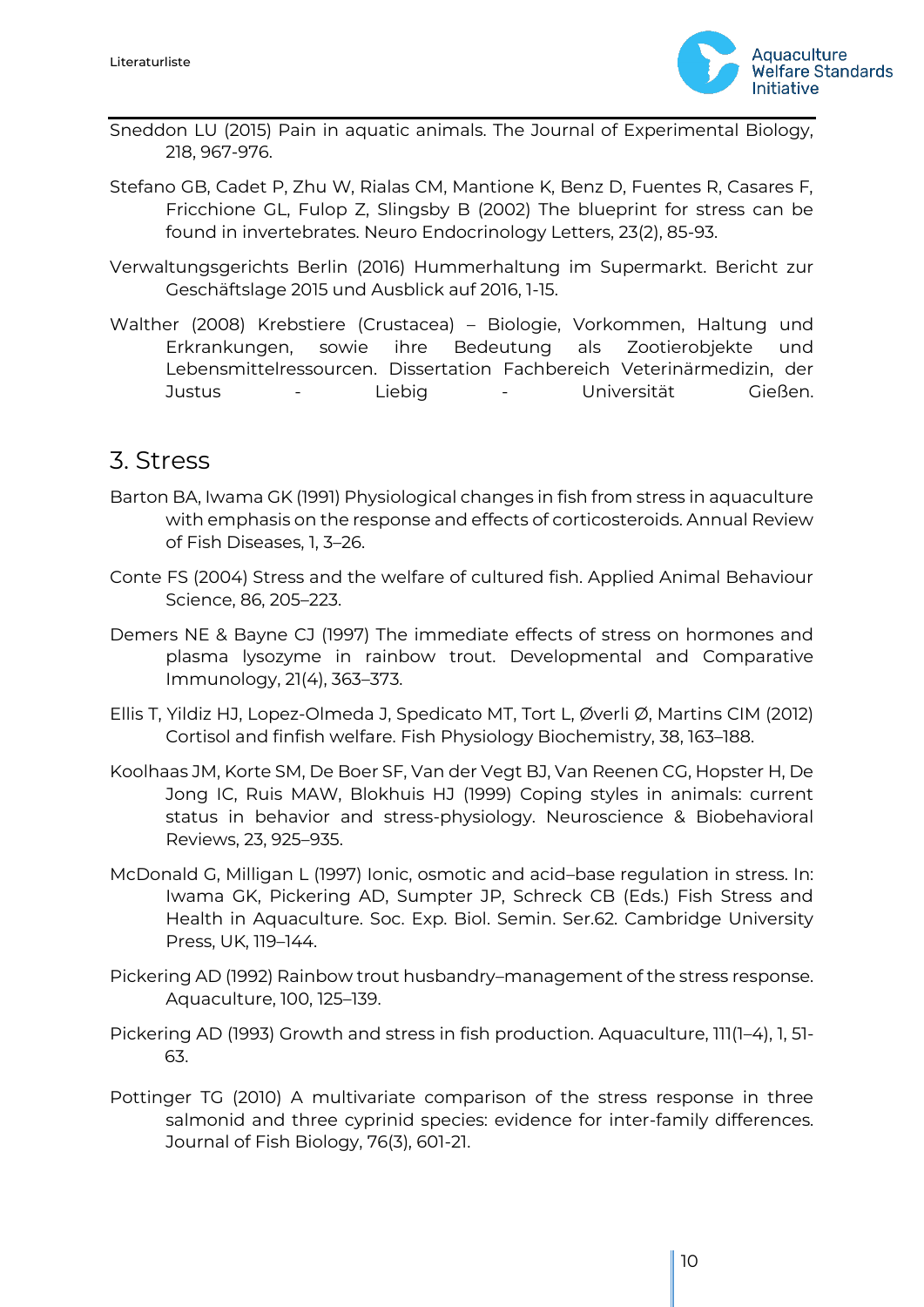

- Reiser S, Wuertz S, Schroeder JP, Kloas W, Hanel R (2011) Risks of seawater ozonation in recirculation aquaculture – Effects of oxidative stress on animal welfare of juvenile turbot (Psetta maxima, L.) Aquatic Toxicology, 105, 508–517.
- Schreck CB (1981) Stress and compensation in teleostean fishes: response to social and physical factors. In: AD, P (Ed.) Stress and Fish. Academic Press, London, 295–321.
- Schreck CB, Olla BL, Davis, MW (1997) Behavioural response to stress. In: Iwama G, Pickering A, Sumpter J (1997) Fish Stress and Health in Aquaculture. Cambridge University Press, Cambridge, 145-170.
- Scott AP, Ellis T (2007) Measurement of fish steroids in water—a review. General and Comparative Endocrinology, 153, 392–400.
- Terova G, Gornati R, Rimoldi S, Bernardini G, Saroglia M (2005) Quantification of a glucocorticoid receptor in sea bass (Dicentrarchus labraxL.) reared at high stocking density. Gene, 357, 144–151.
- Wedemeyer GA (1996). Physiology of Fish in Intensive Culture Systems. Chapman & Hall, ITP, New York, 232.
- Wedemeyer GA (1997) Effects of rearing conditions on the health and physiological quality of fish in intensive culture. In: Iwama G, Pickering A, Sumpter J, Schreck C (Eds.) Fish Stress and Health in Aquaculture. Cambridge University Press, Cambridge, 35–72.
- Weirup, L., Schulz, C., Seibel, H., Aerts, J. (2021) Scale cortisol is positively correlated to fin injuries in rainbow trout (Oncorhynchus mykiss) reared in commercial flow through systems. Aquaculture, 543. https://doi.org/10.1016/j.aquaculture.2021.736924
- Wendelaar Bonga SE (1997) The Stress Response in Fish. Physiological Reviews, 77(3), 591-625.

#### <span id="page-10-0"></span>3.1. Stress und Fleischqualität

- Schreckenbach, K., Wedekind, H. (1999): Belastungen von Speisefischen bei der Lebendhälterung und Auswirkungen auf die Fleischqualität. Fischer & Teichwirt, 6, 223-224.
- Wedekind, H. (1994): Produktqualität bei Süßwasserfischen ein Argument zur Absatzförderung. Fischer und Teichwirt, 1, 2-3.
- Wedekind, H. (1995): Qualität bei Süßwasserfischen und ihre Beeinflussung durch tierbedingte Faktoren. Arbeiten des Deutschen Fischerei-Verbandes, 62, 19- 38.
- Wedekind, H. (1996): Product quality in aquaculture species its variability and significance for processing and marketing. In C.-S- Lee (Ed.) Aquaculture in Eastern European Countries, Stara Zagora, Bulgaria. Tungkang Marine Laboratory Conference Proceedings 7.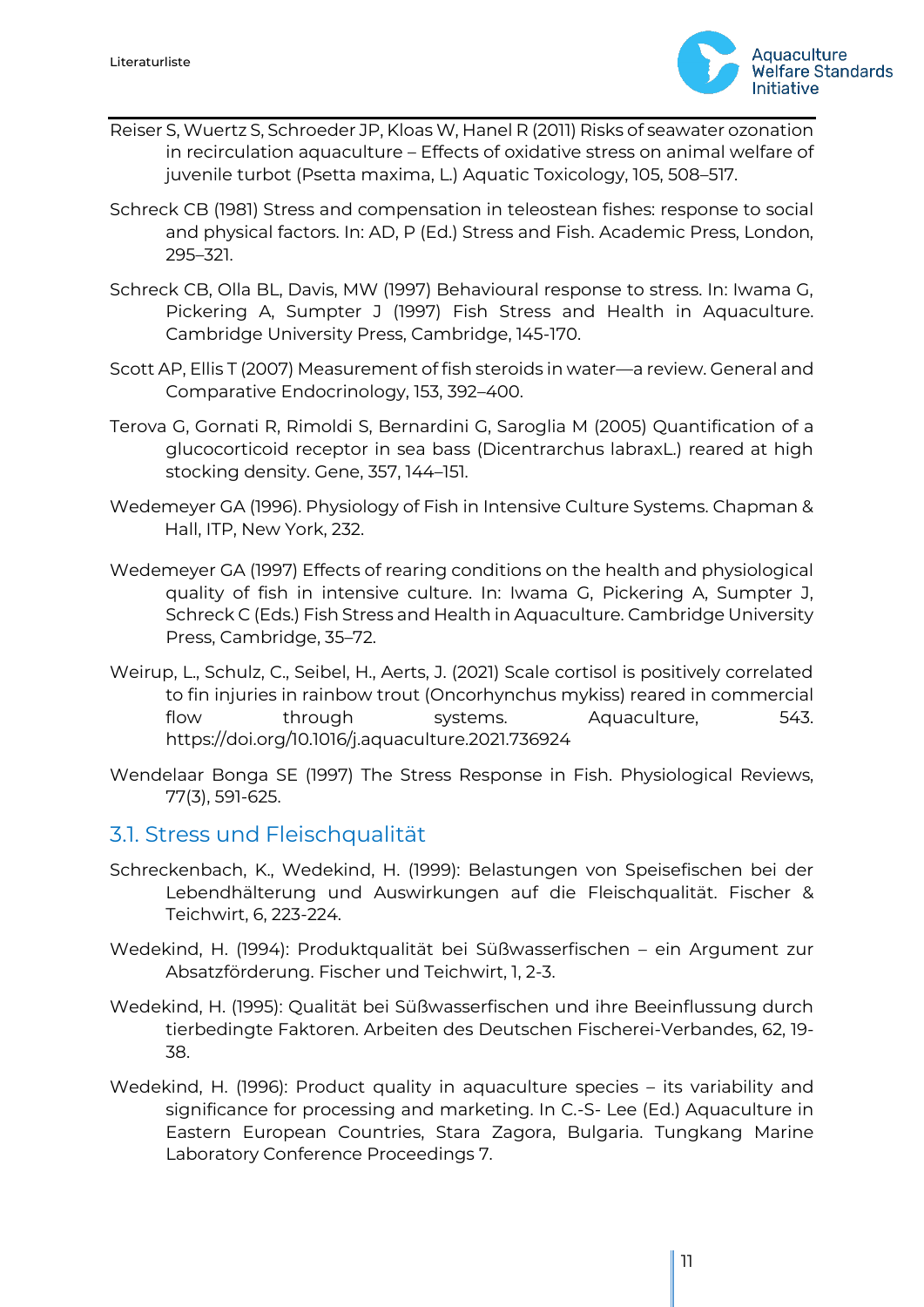

- Wedekind, H. (2004): Lebensmittelqualität beim Fisch: Konsequenzen für die Hälterung und Aufbewahrung. Tagung des Landesfischerverbandes Baden-Württemberg e.V., 31. Januar 2004, S.63-70.
- Wedekind, H. (2005): Einfluss der Haltungstechnologie auf qualitätsrelevante Faktoren in der Fischproduktion und -vermarktung. Arbeiten des Deutschen Fischerei-Verbandes, 81, 106-120.
- Wedekind, H. (2009): Qualität von Fischen aus der Aquakultur. Fleischwirtschaft, 5, 113-118.

## <span id="page-11-0"></span>4. Krankheiten

- Baur, W.H., Rapp, J., (2003). Gesunde Fische- praktische Anleitung zum Vorbeugen, Erkennen und Behandeln von Fischkrankheiten. 2., neubearbeitete Auflage. Parey Berlin, 1- 317.
- BMG Bundesministerium für Gesundheit (2010) Gute Hygienepraxis in der Aquakultur Leitlinien und Vorlagen für Fischzüchter/Fischzüchterinnen und Händler/Händlerinnen mit lebenden Fischen.
- Bruno, D.W. & Poppe, T.T. (1996) A Colour Atlas of Salmonid Diseases. Academic Press, London.
- Bullock G, Herman R, Heinen J, Noble A, Weber A, Hankins J (1994) Observations on the occurrence of bacterial gill disease and amoeba gill infestation in rainbow trout cultured in a water recirculation system. Journal of Aquatic Animal Health, 6, 310–317.
- Bullock, G.L., Cipriano, R.C., Sniesko, S.F. (1983). Furuncolosis and other diseases caused by Acmmonas salmonicida. S. Department of Interior, Fish and Wildlife Service, Division of Fisheries Research, Washington, D.C., Fish Disease Leaflet 66.29.
- Heckmann. R.A. (1993). Parasites of salmonid fishes. In: Stoskopf, M.K. (ed.) Fish medicine. W.B. Saunders Co., Philadelphia, PA, 408-428.
- Henryon, M., Berg, P., Olesen, N.J., Kjær, T.E., Slierendrecht W.J., Jokumsen, A., Lund, I. (2005). Selective breeding provides an approach to increase resistance of rainbow trout (Onchorhynchus mykiss) to the diseases, enteric redmouth disease, rainbow trout fry syndrome, and viral haemorrhagic septicaemia. Aquaculture, 250(3-4), 621-636.
- Klontz GW (1993) Environmental requirements and environmental diseases of salmonids. In: Stoskopf, M. (Ed.), Fish Medicine. Saunders, Philadelphia, PA, USA, pp. 333–342.
- LAVES Niedersächisches Landesamt für Verbraucherschutz und Lebensmittelsicherheit. Fischseuchenbekämpfung in Niedersachsen. www.laves.niedersachsen.de/tiere/tiergesundheit/fischgesundheit/fischseu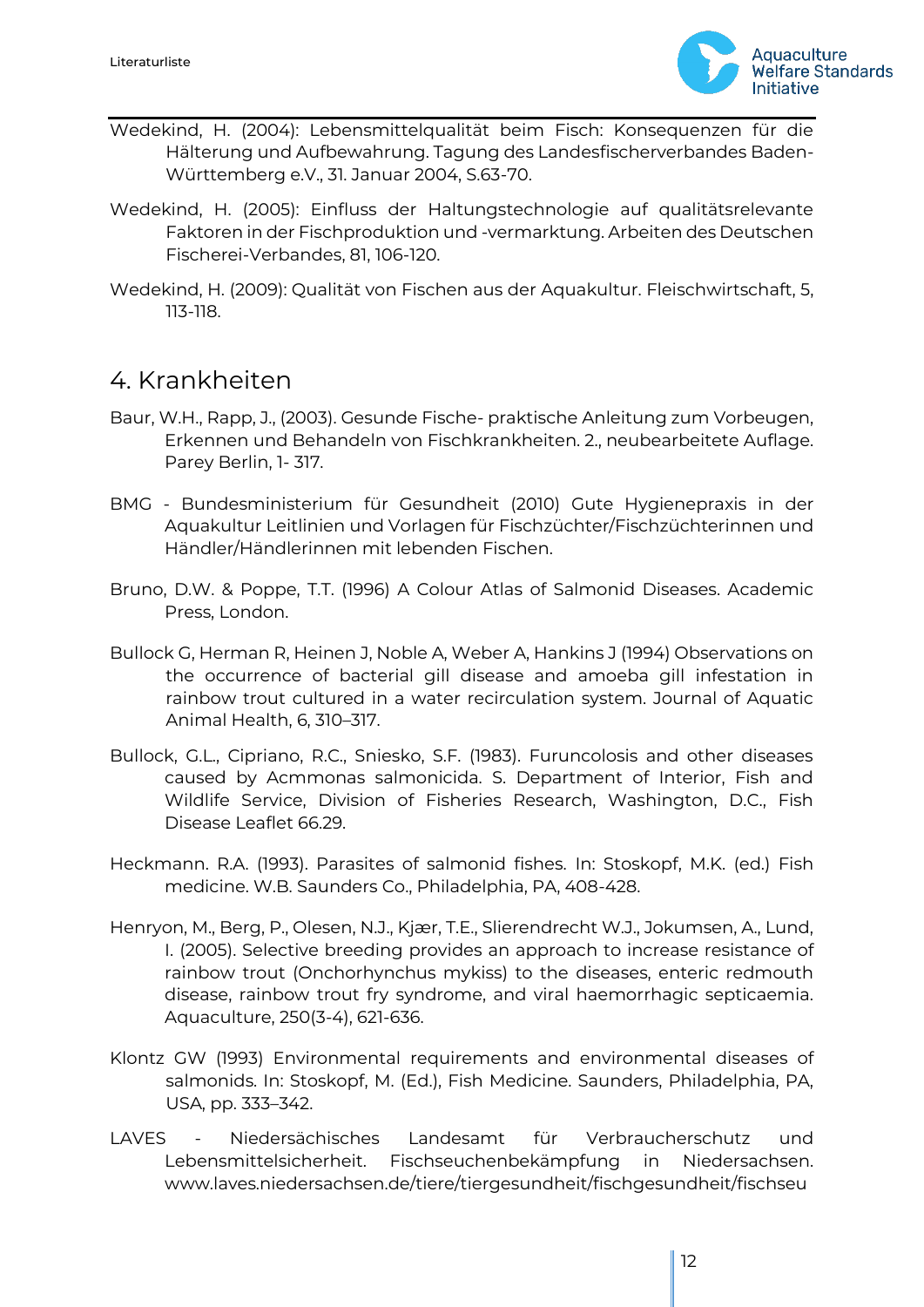

chenbekaempfung/fischseuchenbekaempfung-in-niedersachsen-73670.html, 21.06.2018.

- Liu D, Straus DL, Flemming Pedersen L, Meinelt T (2017) Pulse versus continuous peracetic acid applications: Effects on rainbow trout performance, biofilm formation and water quality. Aquacultural Engineering, 77, 72–79.
- Liu, D., Straus, D.L., Pedersen L.F., Meinelt, T. (2017). Periodic bacterial control with peracetic acid in a recirculating aquaculture system and its long-term beneficial effect on fish health. Aquaculture 485, 154-159.ygren
- Liversidge. J.M., Munro. A.S.L. (1978). The virology of teleosts. In: R.J. Roberts (ed.) Fish pathology. Bailhere Tindall, London, 114-143.
- Mc Allister, PE. (1993). Salmonid fish viruses. In: Stoskopf. M.K. (ed.) Fish medicine. W.B. Saunders Co., Philadelphia, PA, 333-342.
- Meinelt, T., Matzke, S., Stüber, A., Pietrock, M., Wienke, A., Mitchell A.J., Straus, D.L. (2009). Toxicity of peracetic acid (PAA) to tomonts of Ichthyophthirius multifiliis. Diseases of Aquatic Organisms, 86, 51– 56.
- Meyer, EP (1974). Parasites of freshwater fishes; II, protozoa 3. Ichrhyoprhirius mulrifliis. U.S. Department of Interior, Fish and Wildlife Service, Division of Fisheries Research, Washington, D.C., Fish Disease Leaflet 2.6.
- Noble, A.C., Summerfelt, S.T. (1996). Diseases encountered in rainbow trout cultured in recirculating aquaculture. Annual Review of Fish Diseases, 6, 65-92.
- Post GB (1987) Text Book of Fish Diseases. TFH Publications, Neptune, New Jersey, 287.
- Schmidt, G., Henriksen, N.H., Buchmann K. (2016). ERM booster vaccination of rainbow trout using diluted bacterin: Field studies. Aquaculture, 464, 262- 267.
- Siwicki, A.K., Anderson, D.P., Rumsey, Gary, L. (1994). Dietary intake of immunostimulants by rainbow trout affects non-specific immunity and protection against furunculosis. Veterinary Immunology and Immunopathology, 41 (1–2), 125-139.
- Vestergard-Jorgensen, P.E. (1974). A study of viral diseases in Danish rainbow trout, their diagnosis and control. Ph.D. Thesis. Danish Royal Veterinary and Agriculture University Copenhagen, 101.
- Warren, J.W. (1991). Diseases of hatchery fish, 6th ed. U.S. Fish and Wildlife Service Pacific Region, Portland. OR, 92.Roberts RJ, Schlotfeldt HJ (1985) Grundlagen der Fischpathologie. Paul Parey, Berlin und Hamburg, 425 S.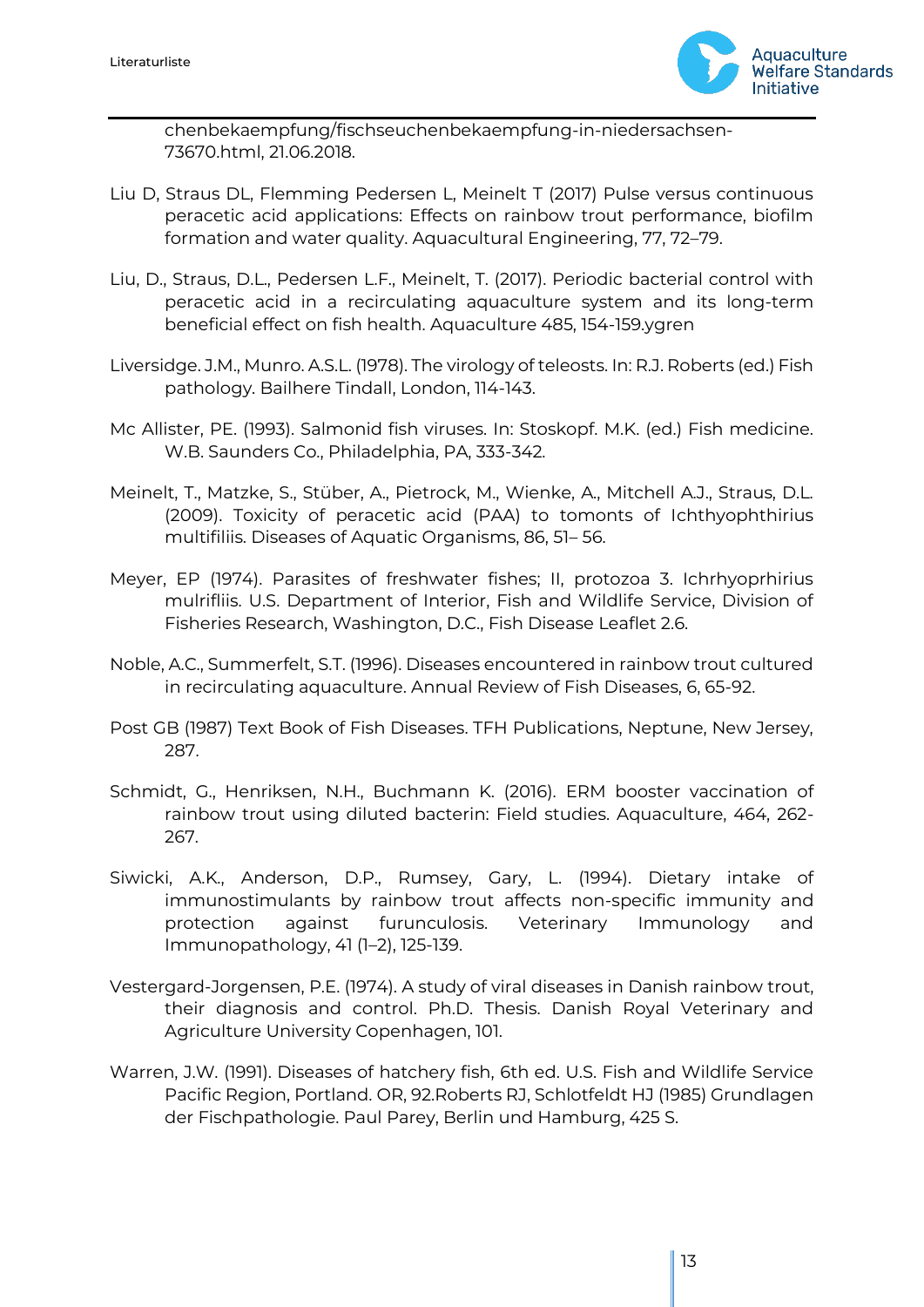

#### <span id="page-13-0"></span>5. Haltungssysteme

- EIFAC (1986) Flow -through and Recirculation Systems. Report of the working group on terminology, format and units of measurement. EIFAC Technical Paper 49.
- Kainz E, Lukowicz Mv (2018) Der Karpfenteich als Lebensraum. In Schäperclaus W, Lukowicz M.v. (Hrsg.) (2018) Lehrbuch der Teichwirtschaft. 5., aktualisierte Auflage 2018. Eugen Ulmer KG Stuttgart. 680 S.
- Proske C, Lukowicz Mv (2018) Teichbau. In Schäperclaus W, Lukowicz M.v. (Hrsg.) (2018) Lehrbuch der Teichwirtschaft. 5., aktualisierte Auflage 2018. Eugen Ulmer KG Stuttgart. 680 S.
- Rösch R, Brinker A (2018) Verfahren der Forellenproduktion. In Schäperclaus W, Lukowicz M.v. (Hrsg.) (2018) Lehrbuch der Teichwirtschaft. 5., aktualisierte Auflage 2018. Eugen Ulmer KG Stuttgart. 680 S.
- Spotte S (1970) Fish and invertebrate culture: water management in closed systems. Wiley Interscience, John Wiley and Sons, New York, 145.
- Timmons MB, Ebeling JM, Wheaton FW, Summerfelt ST, Vinci BJ (2002) Recirculating aquaculture systems, 2nd ed. Cayuga Aqua Ventures, Ithaca, NY, 769.
- Waller U, Bischoff A, Orellana J, Sander M, Wecker B (2003) An advanced technology for clear water aquaculture recirculation systems: Results from a pilot production of Sea bass and hints towards "Zero Discharge". *European Aquaculture Society Special Publications*, **33**, 356-357.
- Waller U, Sander M, Piker L (2001) Low energy and low water consumption recirculating system for marine fish: first results from a test run with *Dicentrarchus labrax* in an improved recirculating system and suggestions on an integration into secondary production lines. *European Aquaculture Society Special Publication*, **29**, 265-266.
- Weirup, L., Seibel, H. (2019) Aquakulturen Systeme und Tierwohlaspekte. In: Haben Tiere Rechte? Aspekte und Dimensionen der Mensch-Tier-Beziehung. Herausgeber: Diehl E., & Tuider J., Bundeszentrale für politische Bildung, Schriftenreihe (BD. 10450), 16.09.2019, Bonn, S. 412.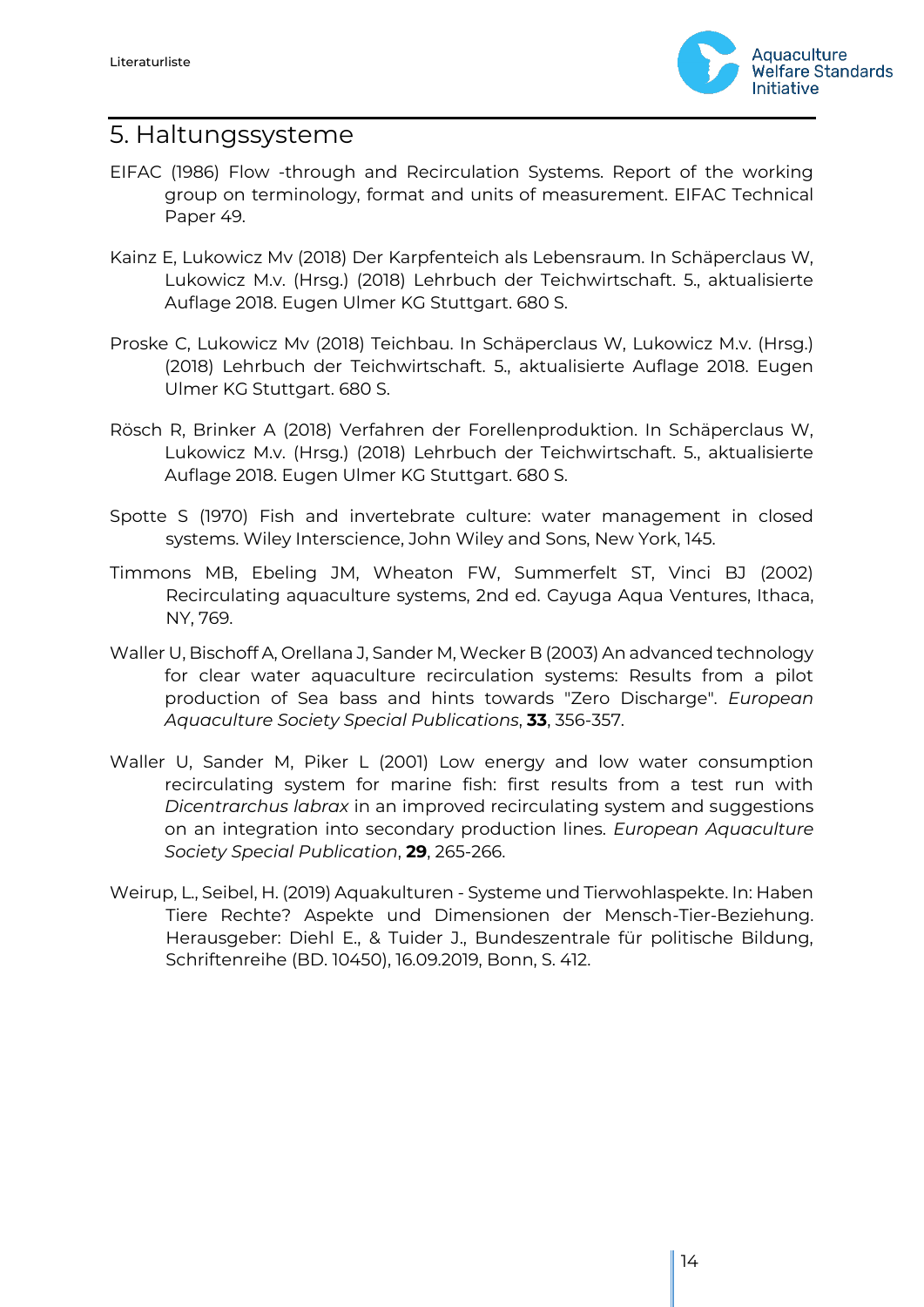

# <span id="page-14-0"></span>6. Tierwohlindikatoren und "Best Practice"

- Almazan-Rueda P (2004) Towards assessment of welfare in African catfish Clarias gariepinus: the first step. PhD thesis, Wageningen University, 160 p.
- Baldwin L (2010) The effects of stocking density on fish welfare. The Plymouth Student Scientist, 4(1), 372-383.
- BMG Bundesministerium für Gesundheit (2010) Gute Hygienepraxis in der Aquakultur Leitlinien und Vorlagen für Fischzüchter/Fischzüchterinnen und Händler/Händlerinnen mit lebenden Fischen.
- Brown C, Laland K, Krause J (2006) Fish Cognition and Behavior. Blackwell Publishing.Conte FS (2004) Stress and the welfare of cultured fish. Applied Animal Behaviour Science, 86, 205–223.
- DLG Ausschuss Aquakultur, Seibel, H., Weirup, L., 2018. Deutsche Landwirtschaftsgesellschaft e.V. - DLG-Merkblatt 441: Tierschutzaspekte in der Forellenhaltung. www.dlg.org/fileadmin/downloads/merkblaetter/dlgmerkblatt\_441.pdf
- Ellis T, North B, Scott AP, Bromage NR, Porter M, Gadd D (2002) The relationships between stocking density and welfare in farmed rainbow trout. Journal of Fish Biology, 61, 493–531.
- EU Platform on Animal Welfare Own Initiative Group on Fish (2020). Guidelines on Water Quality and Handling for the Welfare of Farmed Vertebrate Fish (DOC.11068.2020 Rev.1). 20 S. [https://www.vdba.org/wp](https://www.vdba.org/wp-content/uploads/2020/05/fishguidelines.pdf)[content/uploads/2020/05/fishguidelines.pdf](https://www.vdba.org/wp-content/uploads/2020/05/fishguidelines.pdf)
- Galhardo L, Correia J, Oliveira RF (2008) The effect of substrate availability on behavioural and physiological indicators of welfare in the African cichlid (Oreochromis mossambicus). Animal Welfare, 17, 239–254.
- Gutierrez Rabadan, C., Spreadbury, C. Consuegra, S. Garcia de Leaniz, C., 2021. Development, validation and testing of an Operational Welfare Score Index for farmed lumpfish Cyclopterus lumpus L. Aquaculture 531. https://doi.org/10.1016/j.aquaculture.2020.735777.
- Kristiansen TS, Fernö A, Holm JC, Privitera L, Bakke S, Fosseidengen JE (2004) Swimming behaviour as an indicator of low growth rate and impaired welfare in Atlantic halibut (Hippoglossus hippoglossusL.) reared at three stocking densities. Aquaculture, 230, 137–151.
- LfL (2011) Vermeidung von Flossenschäden bei Forellen Informationen für Fischzüchter und Fischhalter. Bayerische Landesanstalt für Landwirtschaft.
- MacIntyre C, Ellis T, North BP & Turnbull JF (2008) The influences of water quality on the welfare of farmed trout: a review. In: Fish Welfare. Ed. Branson, E. Blackwell Scientific Publications, London, 150-178.
- Martins CI, Galhardo L, Noble C, Damsgård B, Spedicato MT, Zupa W, Beauchaud M, Kulczy‐kowska E, Massabuau JC, Carter T, Planellas SR, Kristiansen T (2012)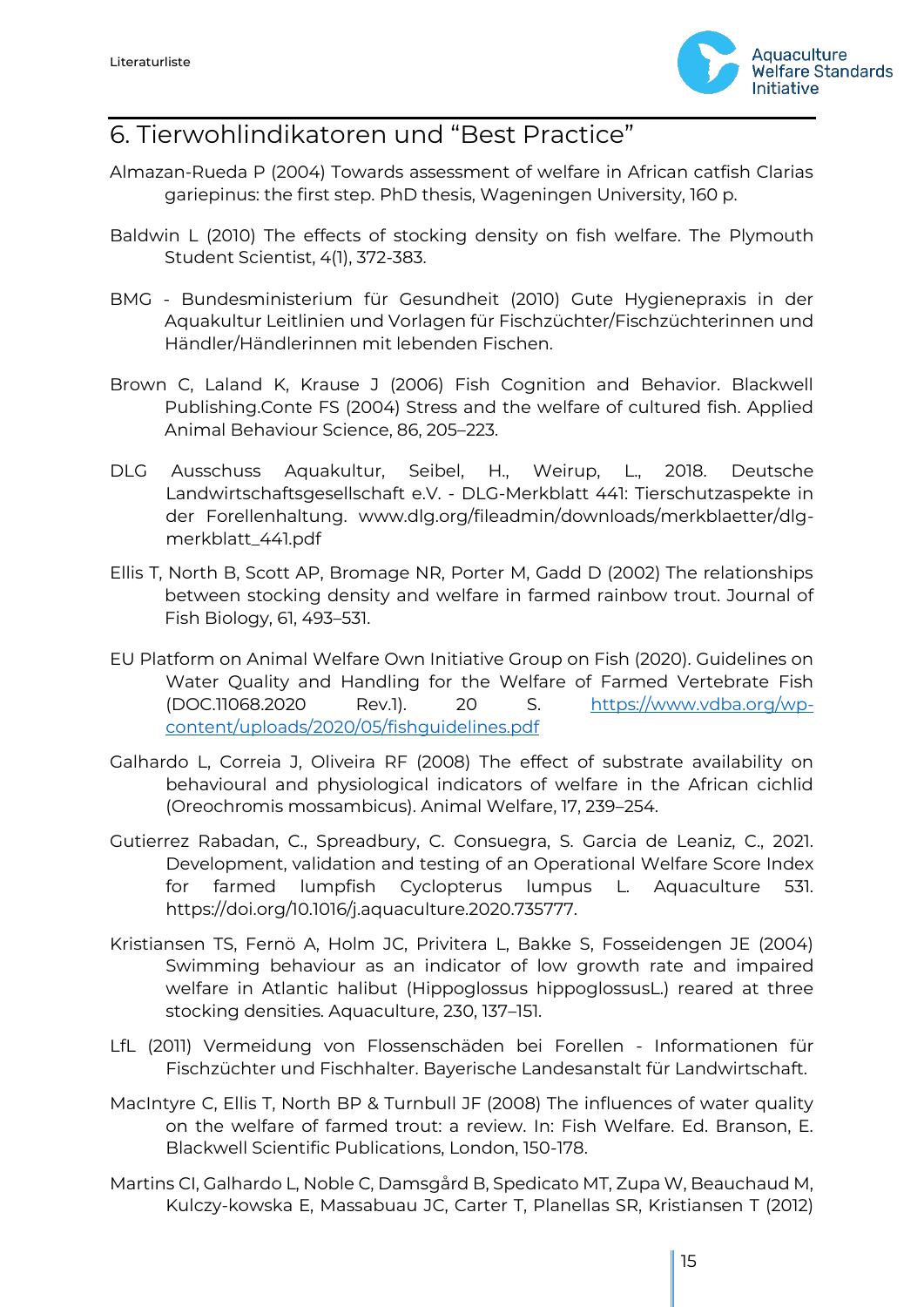

Behavioural indicators of welfare in farmed fish. Fish physiology and biochemistry, 38(1), 17‐41.

- Näslund J, Johnsson JI (2016) Environmental enrichment for fish in captive environments: effects of physical structures and substrates. Fish and Fisheries, 17, 1–30.
- Noble C, Kadri S, Mitchell DF, Huntingford FA (2007) Influence of feeding regime on intraspecific competition, fin damage and growth in Atlantic salmon parr (Salmo salar L.) held in freshwater production cages. Aquaculture Research, 38, 1137–1143.
- Noble, C., Gismervik, K., Iversen, M.H., Kolarevic, J., Nilsson, J., Stien, L.H., Turnbull, J.F., 2018. Welfare Indicators for farmed Atlantic salmon: tools for assessing fish welfare, 351 pp. ISBN: 978-82-8296-556-9.
- Noble, C., Gismervik, K., Iversen, M.H., Kolarevic, J., Nilsson, J., Stien, L.H., Turnbull, J.F., 2020. Welfare Indicators for farmed rainbow trout: tools for assessing fish welfare, 310 pp. ISBN 978-82-8296-620-7.
- Noble, C., Hernán, A., Cañon Jones, H.A., Damsgård, B., Flood, M.J., Midling, K.O., Roque, A., Steinar Sæther, B., Yue Cottee, S., 2012. Injuries and Deformities in Fish: Their Potential Impacts upon Aquacultural Production and Welfare. Fish Physiol. Biochem. 38(1), 61–83. https://doi.org/10.1007/s10695-011-9557-1
- North BP, Turnbull JF, Ellis T, Porter MJ, Migaud H, Bron J, Bromage NR (2006) The Impact of stocking density on the welfare of rainbow trout (Oncorhynchus mykiss). Aquaculture, 255, 466-479.
- OIE (2019). Aquatic Animal Health Code (2019). https://www.oie.int/en/standardsetting/aquaticcode/access-online/
- Pedrazzani, A.S., Quintiliano, M.H., Bolfe, F., de Oliveira Sans, E.C., Molento, C.F.M., 2020. Tilapia On-Farm Welfare Assessment Protocol for Semi-intensive Production Systems. Front. Vet. Sci. 7:606388. doi: 10.3389/fvets.2020.606388
- Roque d'Orbcastel E, Person-Le-Ruyet J, Le Bayon N, Blancheton JP (2009) Comparative growth and welfare in rainbow trout reared in re-circulating and flow through rearing systems. Aquacultural Enineering, 40(2), 79-86.
- RSPCA, 2020. RSPCA welfare standards for farmed rainbow trout. ISBN 978-0- 901098-20-7
- RSPCA, 2021. RSPCA welfare standards for farmed atlantic salmon. ISBN 978-0- 901098-14-6
- Sammouth S, d'Orbcastel E, Gasset E, Lemarié G, Breuil G, Marino G, Coeurdacier J, Fivelstad S, Blancheton J (2009) The effect of density on sea bass (Dicentrarchus labrax) performance in a tank-based recirculating system. Aquacultural Engineering, 40(4), 72-78.
- Schäperclaus W, Lukowicz M.v., 2018. Lehrbuch der Teichwirtschaft. 5., aktualisierte Auflage. Eugen Ulmer KG Stuttgart. 680 S. ISBN-10: 9783800156887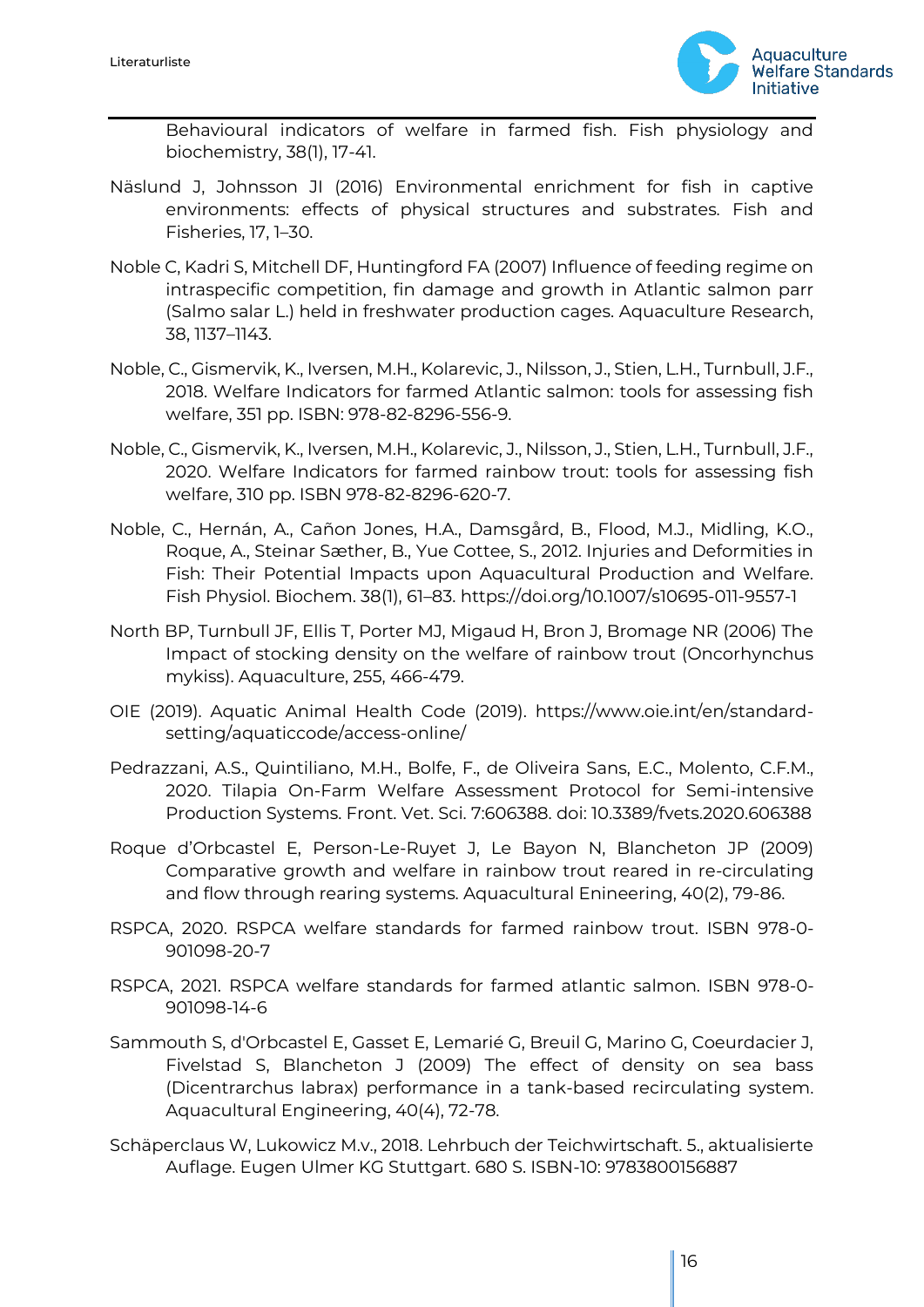

- Schreckenbach, K., Wedekind H. (2003): Tierschutz- und praxisgerechte Bewirtschaftung von Angelteichen. Amtstierärztlicher Dienst und Lebensmittelkontrolle, 1, 20-29.
- Stien, L.H., Bracke, M.B., Folkedal, O., Nilsson, J., Oppedal, F., Torgersen T., Kittilsen, S. Midtlyng, P., Øverli Ø., Kristiansen, T.S. (2013) Salmon Welfare Index Model (SWIM 1.0): A semantic model for overall welfare assessment of caged Atlantic salmon: Review of the selected welfare indicators and model presentation. Reviews in Aquaculture, 5, 33-57.
- Studer BH (2015) Wie definiert die FishEthoBase das Fischwohl. FishEthoBase Research Group. FishBase Faltblatt 2/2015, fair-fish.net.
- Turnbull JF, Kadri S (2007) Safeguarding the many guises of farmed fish welfare. Diseases of Aquatic Organisms, 75, 173-182.
- Van de Nieuwegiessen P, Olwo J, Khong S, Verreth J, Schrama J (2009) Effects of age and stocking density on the welfare of African catfish, Clarias gariepinus Burchell. Aquaculture, 288, 69-75.
- van de Vis, J.W., Poelman, M., Lambooij, E., Begout, M.-L., Pilarczyk, M., 2012. Fish welfare assurance system: initial steps to set up an effective tool to safeguard and monitor farmed fish welfare at a company level. Fish Physiol. Biochem. 38, 243–257. https://doi.org/10.1007/s10695-011-9596-7.
- VDFF Arbeitskreis "Tierschutzindikatoren" des Verbandes Deutscher Fischereiverwaltungsbeamter und Fischereiwissenschaftler e.V. (2016) Leitfaden Tierschutzindikatoren - mit Empfehlungen für die Durchführung betrieblicher Eigenkontrollen gemäß 11 Absatz 8 des Tierschutzgesetzes in Aquakulturbetrieben.
- VDFF, 2016. "Animal Welfare Indicators" Guidelines with recommendations for the implementation of self-monitoring in accordance with Sec. 11 (8) of the German Animal Welfare Act in aquaculture establishments. "Animal Welfare Indicators" Working Group of the Verband Deutscher Fischereiverwaltungsbeamter und Fischereiwissenschaftler e.V. (Registered Association of German Fisheries Administration and Fisheries Scientists)

#### <span id="page-16-0"></span>6.1. Flossenschäden

- Abbott, J.C. & Dill, L.M. (1985) Patterns of aggressive attack in juvenile steelhead trout (*Salmo gairdneri*). *Canadian Journal of Fisheries and Aquatic Sciences*, **42**, 1702–6.
- Adams, C.E., Turnbull, J., Bell, A., Bron, J.E., Huntingford, F.A. (2007) Multiple determinants of welfare in farmed fish: stocking density, disturbance, and aggression in Atlantic salmon (*Salmo salar*). *Canadian Journal of Fisheries and Aquatic Sciences,* **64**, 336-344.
- Arnold, G.P., Webb, P.W., and Holford, B.H. (1991) The role of the pectoral fins in station-holding of Atlantic salmon parr (*Salmo salar* L.). *Journal of Experimental Biology*, **156**, 625–629.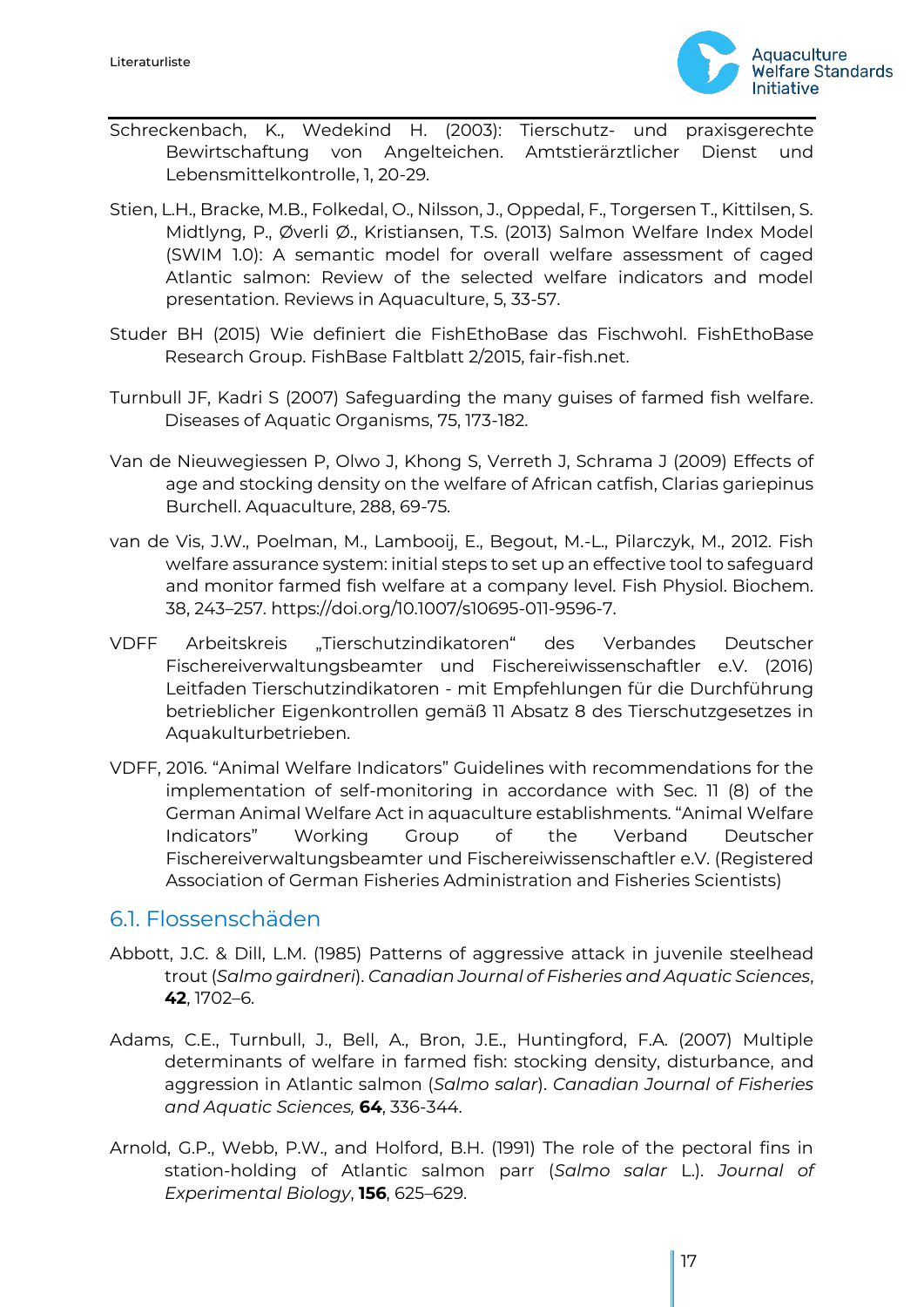

- Becerra, J., Montes, G.S., Bexiga, S.R.R & Junqueira, L.C.U. (1983) Structure of the tail fin in teleosts. *Cell and Tissue Research*, **230**, 127–37.
- Berejikian, B.A., and Tezak, E.P. (2005) Rearing in enriched hatchery tanks improves dorsal fin quality of juvenile steelhead. *North American Journal of Aquaculture*, **67**(4), 289–293.
- Bosakowski, T. & Wagner, E.J. (1994a) A survey of trout fin erosion, water quality, and rearing conditions at state fish hatcheries in Utah. *Journal of the World Aquaculture Society*, **25**, 308–16.
- Bosakowski, T., Wagner, E.J., (1994b) Assessment of fin erosion by comparison of the relative fin length in hatchery and wild brown trout in Utah. *Canadian Journal of Fisheries and Aquatic Sciences*, **51**, 636-641.
- Clayton, R.D., Stevenson, T.L. & Summerfelt, R.C. (1998) Fin erosion in intensively cultured walleyes and hybrid walleyes. *Progressive Fish-Culturist*, *60*, 114–18.
- Drucker, E.G., Lauder, G.V. (2003) Function of pectoral fins in rainbow trout: behavioral repertoire and hydrodynamic forces. *Journal of Experimental Biology*, **206**: 813–826.
- Ellis, T., Hoyle, I., Oidtmann, B., Turnbull, J.F., Jacklin, T.E. and Knowles, T.G., (2009) Further development of the "Fin Index" method for quantifying fin erosion in rainbow trout. *Aquaculture*, **289**, 3–4: 283–288.
- Ellis, T., North, B.P., Scott A.P., Bromage, N.R., Porter, M.J., Gadd, D. (2002) The relationships between stocking density and welfare in farmed rainbow trout. *Journal of Fish Biology*, **61**, 493-531.
- Ellis, T., Oidtmann, B., St-Hilaire, S., Turnbull, J.F., North, B.P., MacIntyre, C.M., Nikolaidis, J., Hoyle, I., Kestin, S.C., Knowles, T.G. (2008) Fin Erosion in Farmed Fish. Chapter 9, in Fish Welfare, edited by Branson EJ, Blackwell Publishing, 300.
- Good, C., Davidson, J., Welsh, C., Brazil, B., Snekvik, K., Summerfelt, S. (2009) The impact of water exchange rate on the health and performance of rainbow trout *Oncorhynchus mykiss* in water recirculation aquaculture systems. *Aquaculture,* **294,** 80–85.
- Heimer, J.T., Frazier, W.M., Griffith, J.S. (1985) Post-stocking performance of catchable-size hatchery rainbow trout with and without pectoral fins*. North American Journal of Fisheries Management*, **5**(1), 21–25.
- Jobling, M., Baardvik, B.M., Christiansen, J.S. & Jørgensen, E.H. (1993) The effects of prolonged exercise training on growth performance and production parameters in fish. *Aquaculture International*, **1**, 95–111.
- Kallio-Nyberg, I., Salminen, M., Saloniemi, I., and Kannala-Fisk, L. (2008) Marine survival of reared Atlantic salmon in the Baltic Sea: the effect of smolt traits and annual factors. *Fisheries Research*, **96**(2–3), 289–295.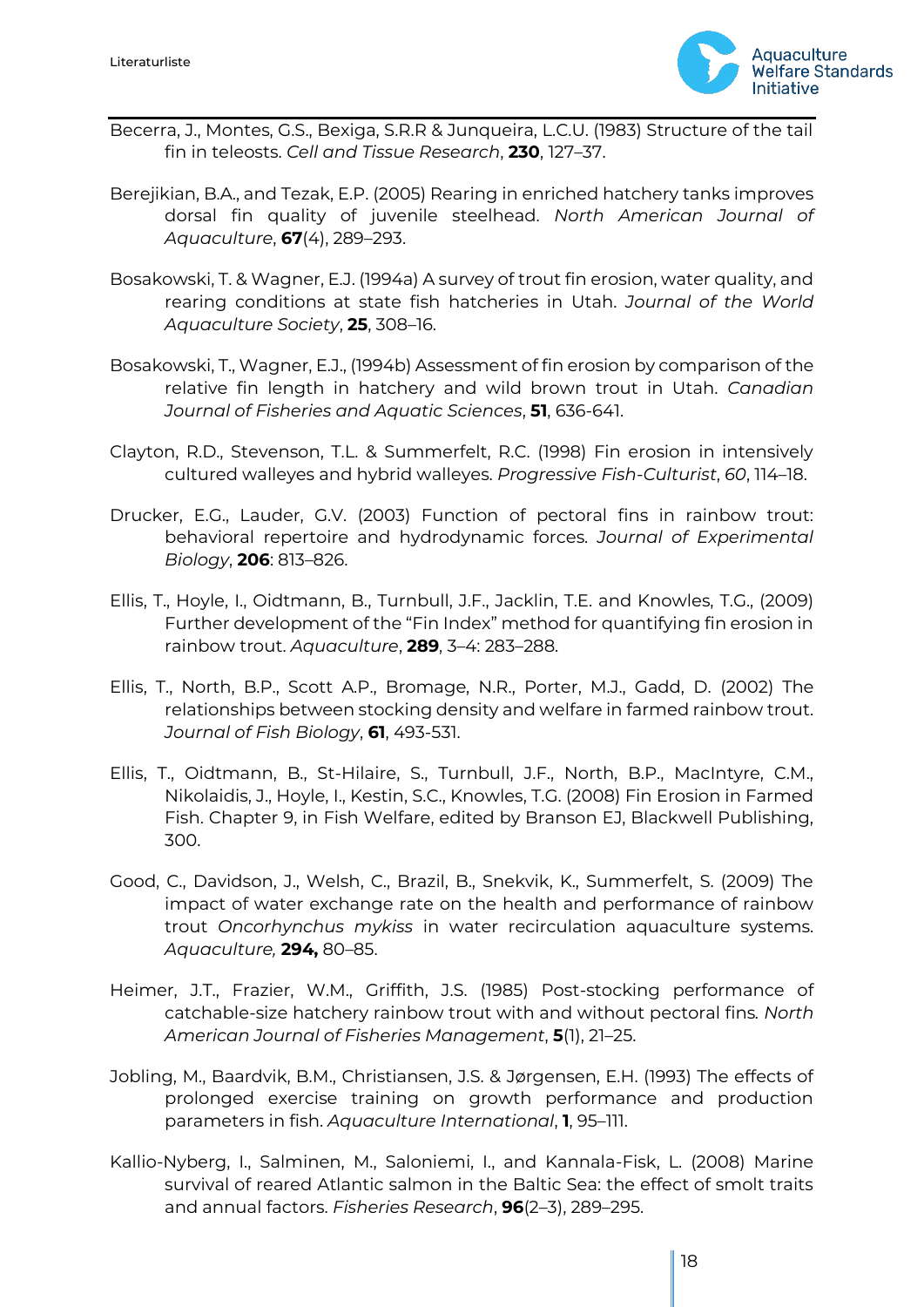

- Ketola, H.G. (1983) Requirement for dietary lysine and arginine by fry of rainbow trout. *Journal of Animal Science*, **56**, 101–7.
- Kindschi, G.A. (1987) Method for quantifying degree of fin erosion. *Progressive Fish Culturist*, **49**, 314–15.
- Kindschi, G.A., Shaw, H.T. & Bruhn, D.S. (1991a) Effect of diet on performance, fin quality, and dorsal skin lesions in steelhead. *Journal of Applied Aquaculture*, **1**, 113–20.
- Kindschi, G.A., Shaw, H.T. & Bruhn, D.S. (1991b) Effects of baffles and isolation on dorsal fin erosion in steelhead trout, *Oncorhynchus mykiss* (Walbaum). *Aquaculture and Fisheries Management*, **22**, 343–50.
- Klíma, O., Kopp, R., Hadašová, L., Mareš, J. (2013) Fin condition of fish kept in aquacultural systems. *Acta Universitatis Agriculturae et Silviculturae Mendelianae Brunensis*, LXI, **6**, 1907–1916.
- Latremouille, D.N., (2003) Fin erosion in aquaculture and natural environments. *Reviews in Fisheries Science*, **11**, 315-335.
- Lellis, W.A. & Barrows, F.T. (1997) The effect of diet on dorsal fin erosion in steelhead trout (*Oncorhynchus mykiss*). *Aquaculture*, **156**, 233–44.
- LfL (2011) Vermeidung von Flossenschäden bei Forellen Informationen für Fischzüchter und Fischhalter. Bayerische Landesanstalt für Landwirtschaft.
- North, B.P., Turnbull, J.F., Ellis, T., Porter, M.J., Migaud, H., Bron, J., Bromage, N.R. (2006) The impact of stocking density on the welfare of rainbow trout (*Oncorhynchus mykiss*). *Aquaculture*, **255**, 466–479.
- Person-Le Ruyet, J., Le Bayon, N., Gros, S. (2007) How to assess fin damage in rainbow trout, *Oncorhynchus mykiss*? *Aquatic Living Resources*, **20**, 191–195.
- Petterson, E., Karlsson, L., Ragnarsson, B., Bryntesson, M., Berglund, A., Stridsman, S., Jonsson, S. (2013) Fin erosion and injuries in relation to adult recapture rates in cultured smolts of Atlantic salmon and brown trout. *Canadian Journal of Fisheries and Aquatic Sciences,* **70,** 915–921.
- Rønsholdt, B. & Mclean, E. (1999) Quality characteristics of fresh rainbow trout as perceived by the Danish processing industry. *Aquaculture International*, **7**, 117–27.
- Schneider, R. & Nicholson, B.L. (1980) Bacteria associated with fin rot disease in hatchery reared Atlantic salmon (*Salmo salar*). *Canadian Journal of Fisheries and Aquatic Sciences*, 37, 1505–13.
- Sharples, A.D. & Evans, C.W. (1996) Pathology of fin erosion in goldfish *Carassius auratus*. *Diseases of Aquatic Organisms*, **24**, 81–91.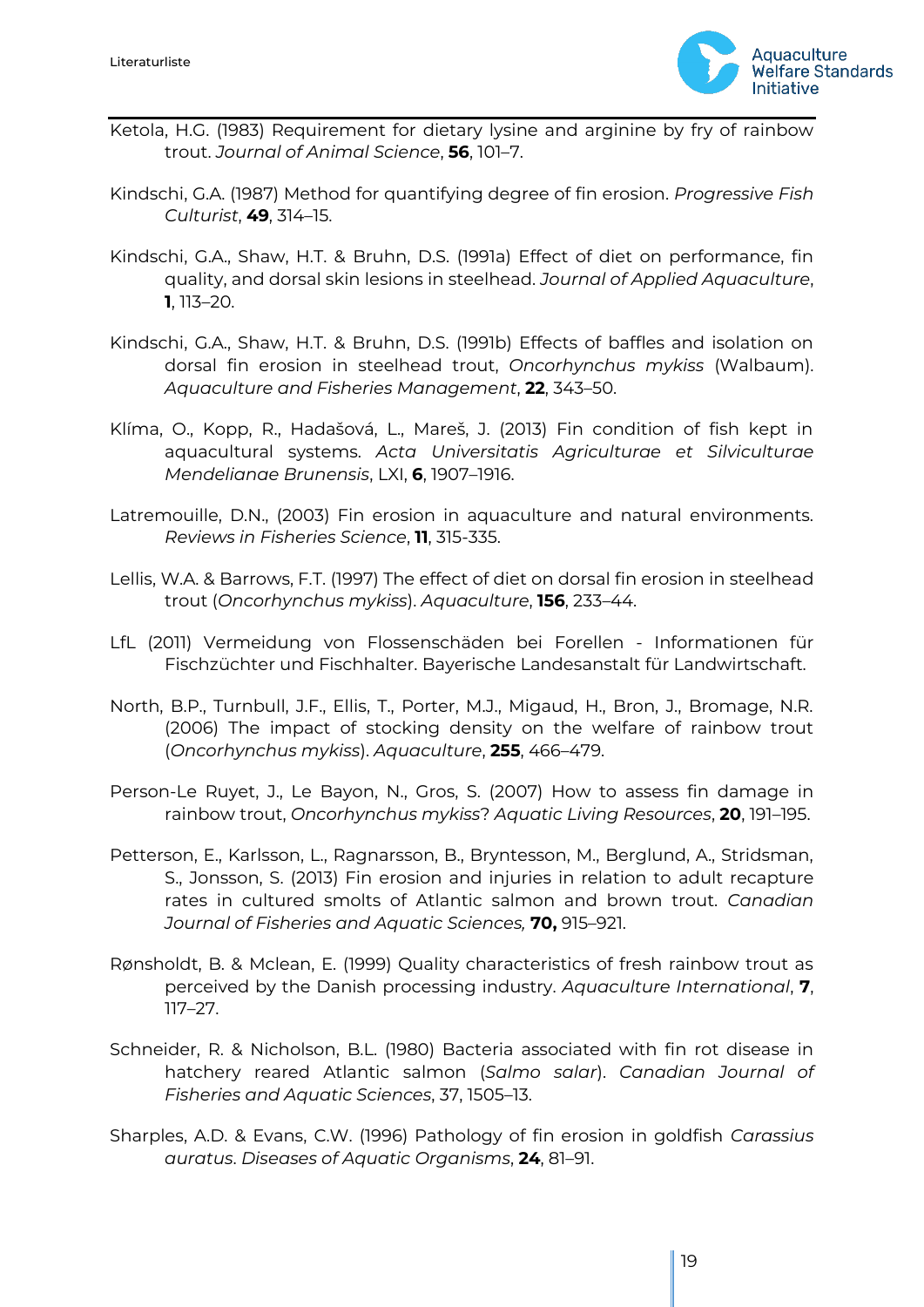

- Siikavuopio, S.I. & Jobling, M. (1995) The effects of stocking density on survival and growth of wild-caught Arctic char. *Nordic Journal of Freshwater Research*, **71**, 419–23.
- St Hilaire S., Ellis T., Cooke A., North B.P., Turnbull J.F., Knowles T., Kestin S., (2006) Fin erosion on rainbow trout on commercial trout farms in the United Kingdom. *Veterinary Record*, **159**, 446-451.
- Standen, E.M. (2010) Muscle activity and hydrodynamic function of pelvic fins in trout (*Oncorhynchus mykiss*). Journal of Experimental Biology, **213**, 831–841.
- Turnbull, J.F, Richards, R.H. & Robertson, D.A. (1996) Gross, histological and scanning electron microscopic appearance of dorsal fin rot in farmed Atlantic salmon, *Salmo salar* L., parr. *Journal of Fish Diseases*, **19**, 415–27.
- Turnbull, J.F., Adams, C.E., Richards, R.H. & Robertson, D.A. (1998) Attack site and resultant damage during aggressive encounters in Atlantic salmon (*Salmo salar* L.) parr. *Aquaculture*, **159**, 345–53.
- Turnbull, J.F., Bell, A., Adams, C., Bron, J. & Huntingford, F. (2005) Stocking density and welfare of cage farmed Atlantic salmon: application of a multivariate analysis. *Aquaculture*, **243**, 121–32.
- Vehanen, T., Aspi, J., and Pasanen, P. (1993) The effect of size, fin erosion, body silvering and precocious maturation on recaptures in Carlin-tagged Baltic salmon (*Salmo salar* L.). *Annales Zoologici Fennici*, **30**, 277–285.
- Wagner, E.J., Routledge, M.D. & Intelmann, S.S. (1996) Fin condition and health profiles of albino rainbow trout reared in concrete raceways with and without a cobble substrate. *Progressive Fish-Culturist*, **58**, 38–42.
- Weirup, L., Schulz, C., Seibel, H., Aerts, J. (2021) Scale cortisol is positively correlated to fin injuries in rainbow trout (Oncorhynchus mykiss) reared in commercial flow through systems. Aquaculture, 543. [https://doi.org/10.1016/j.aquaculture.2021.736924.](https://doi.org/10.1016/j.aquaculture.2021.736924)
- Winfree, R.A., Kindschi, G.A. & Shaw, H.T. (1998) Elevated water temperature, crowding, and food deprivation accelerate fin erosion in juvenile steelhead. *Progressive Fish Culturist*, **60**, 192–9.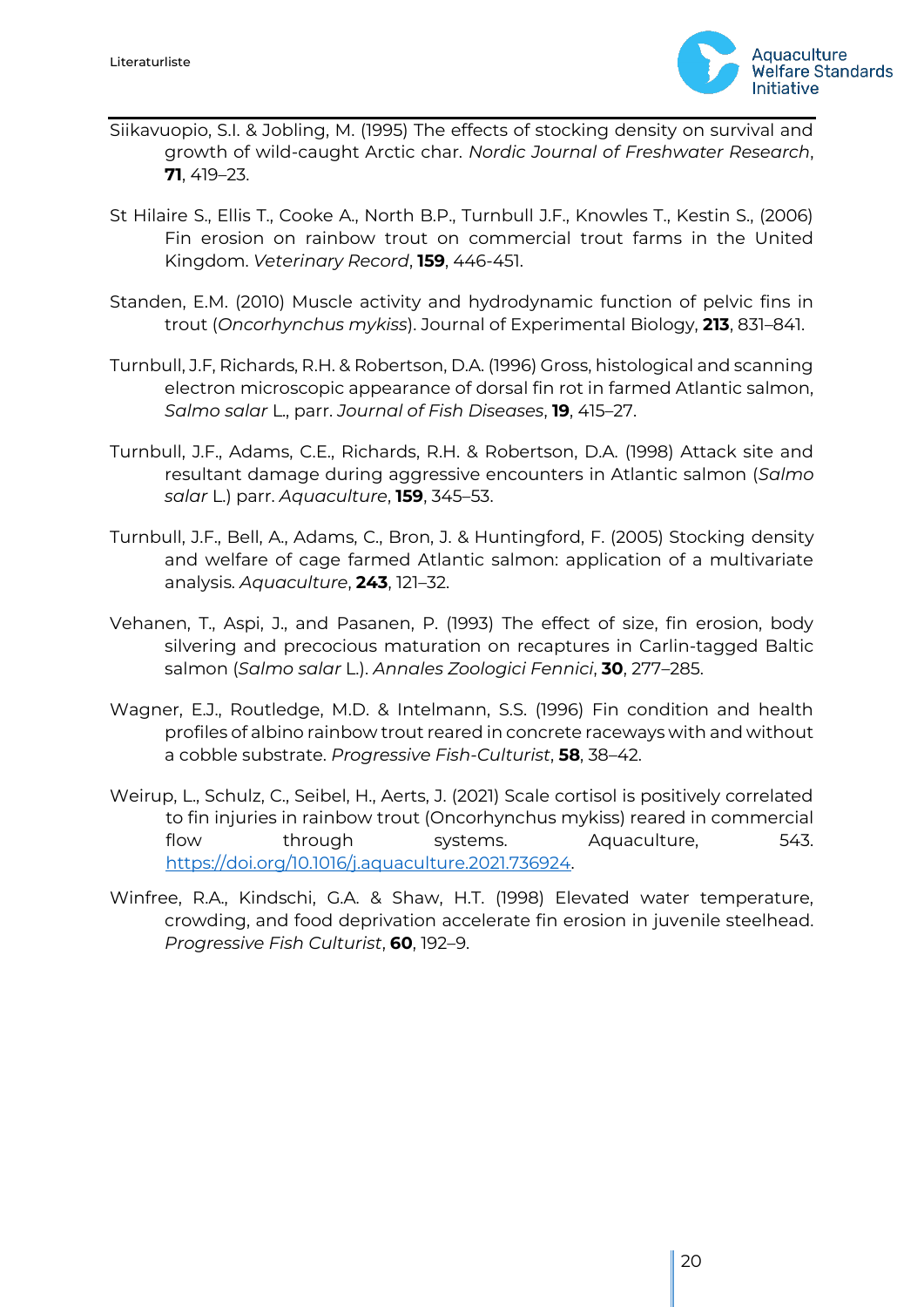

### <span id="page-20-0"></span>7. Ernährung

- Alanara A, Brannas E (1996) Dominance in demand-feeding behaviour in Arctic charr and rainbow trout: the effect of stocking density. Journal of Fish Biology, 48, 242–254.
- Alexis MN (1990) Comparative evaluation of soybean meal and carob seed germ meal as dietary ingredients for rainbow trout fingerlings. Aquatic Living Resources, 3, 235 241.
- Andersen SM, Waagbø R, Espe M (2016) Functional amino acids in fish nutrition, health and welfare. Frontiers in Bioscience (Elite Ed), 1(8), 143-69.
- Brannas E, Jonsson S, Lundqvist H (2003) Influence of food abundance on individual behaviour strategy and growthrate in juvenile brown trout (Salmo trutta). Canadian Journal of Zoology, 81, 684–691.
- Choo PS, Smith TK, Cho CY, Ferguson HW (1991) Dietary excesses of leucine influence growth and body composition of rainbow trout. Journal of Nutrition, 121, 1932–1939.
- Chou RL, Her BY, Su MS, Hwang G, Wu YH, Chen HY (2004) Substituting fish meal with soybean meal in diets of juvenile cobia Rachycentron canadum. Aquaculture, 229(1-4), 325 333.
- Cowey CB (1980) Protein metabolism in fish. In: Buttery PJ and Lindsay DB (Eds.): Protein Deposition in animals. Butterworths, London, Boston, 271-288.
- Francis G, Makkar HPS, Becker K (2001) Antinutritional factors present in plantderived alternate fish feed ingredients and their effects in fish. Aquaculture, 199(3-4), 197 227.
- Gatlin DM, Poe WE, Wilson RP (1986) Effects of singular and combined dietary deficiencies of selenium and Vitamin E on fingerling channel catfish (Ictalurus punctatus). The Journal of Nutrition, 116, 1061–1067.
- Hardy RW (2002) Rainbow Trout, Oncorhynchus mykiss. In Webster CD, ed. nutrient requirements and feeding of finfish for aquaculture. Wallingford: CABI.
- Hendricks JD (2002) Adventitious toxins. In: Fish Nutrition, 3rd edn (ed. by J.E. Halver & R.W. Hardy), 601–649. Academic Press, San Diego, CA.
- Iwashita Y, Suzuki N, Yamamoto T, Shibata J, Isokawa K, Soon AH, Ikehata Y, Furuita H, Sugita T, Goto T (2008). Supplemental effect of cholyltaurine and soybean lecithin to a soybean meal-based fish meal-free diet on hepatic and intestinal morphology of rainbow trout Oncorhynchus mykiss. Fisheries Science, 74(5), 1083 1095.
- Jobling M (1994) Fish bioenergetics. Chapman & Hall, London.
- Kanazawa A, Teshima S, Imai K (1980) Biosynthesis of fatty acids in Tilapia zillii and the puffer fish. Memoirs of Faculty of Fisheries, 29, 313-318.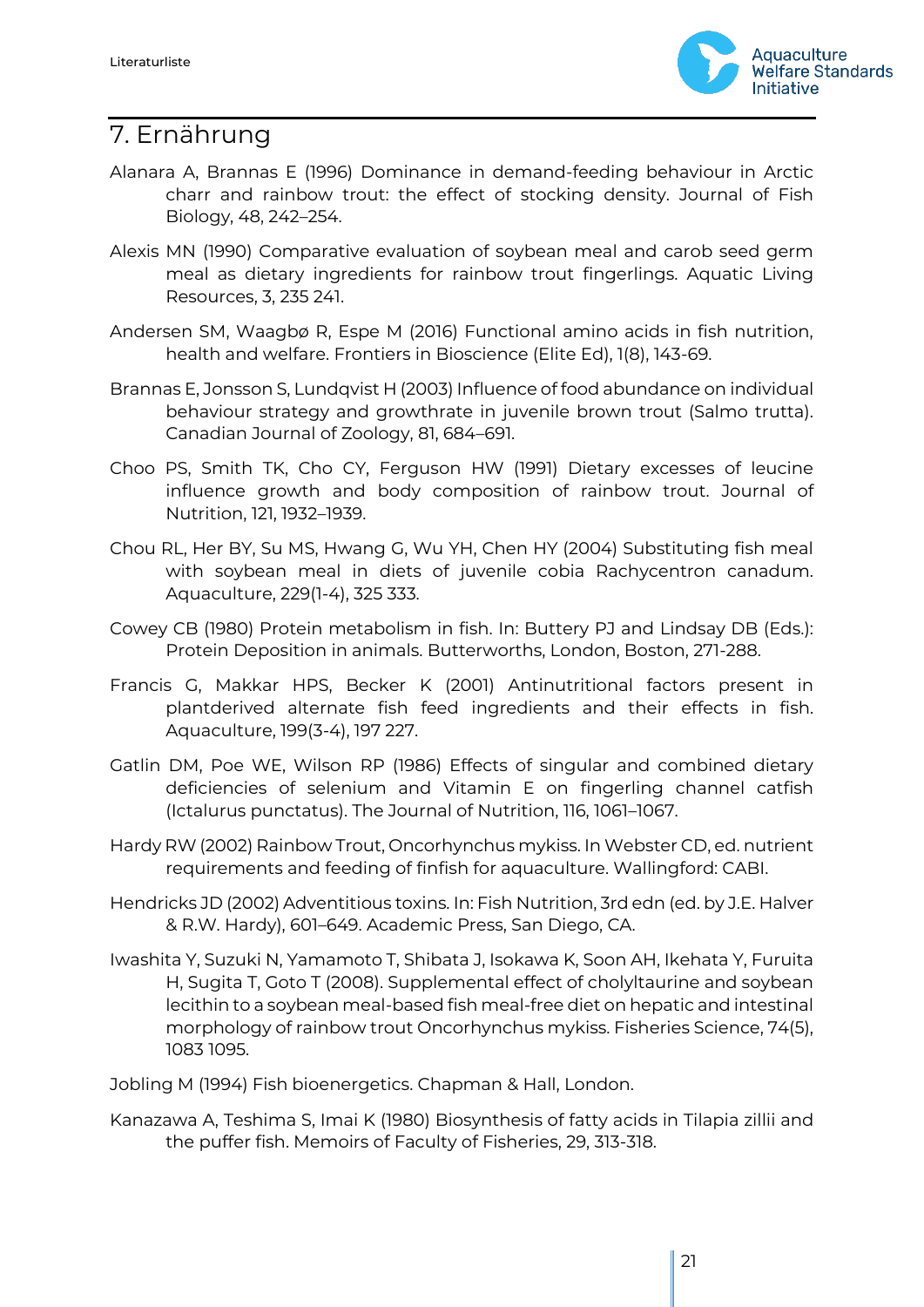

- Kindschi, G.A., Shaw, H.T. & Bruhn, D.S. (1991a) Effect of diet on performance, fin quality, and dorsal skin lesions in steelhead. Journal of Applied Aquaculture, 1, 113–20.
- Knudsen D, Urán P, Arnous A, Koppe W, Frøkiær H (2007) Saponin-Containing Subfractions of Soybean Molasses Induce Enteritis in the Distal Intestine of Atlantic Salmon. Journal of Agricultural and Food Chemistry, 55(6), 2261 2267.
- Krogdahl, Bakke-Mckellep, RØed and Baeverfjord (2000) Feeding Atlantic salmon Salmo salar L. soybean products: effects on disease resistance (Furunculosis), and lysozyme and IgM levels in the intestinal mucosa. Aquaculture Nutrition, 6(2), 77 84.
- Lall SP (2002) The minerals. In: Fish Nutrition, 3rd edn (ed. By Halver JE & Hardy RW), 259–308. Academic Press, San Diego, CA.
- Lall SP, Bishop FJ (1977) Studies on mineral and protein utilization by Atlantic salmon (Salmo salar) grown in seawater. Fisheries and Marine Service Technical Report, 688, 1-16.
- Merrifield DL, Olsen RE, Myklebust R, Ringø R (2011) Dietary Effect of Soybean (Glycine max) Products on Gut Histology and Microbiota of Fish. Soybean and nutrition, 231-250.
- Morales AE, Cardenete G, Sanz A, de la Higuera M (1999) Re-evaluation of crude fibre and acid-insoluble ash as inert markers, alternative to chromic oxide, in digestibility studies with rainbow trout (Oncorhynchus mykiss). Aquaculture, 179(1-4), 71-79.
- National Research Council NRC (1993) Nutrient Requirements of Fish. Washington: National Academies Press.
- National Research Council NRC (2011) Nutrient Requirements of Fish and Shrimp 1st ed., Washington: National Academies Press.
- Noble C, Kadri S, Mitchell DF, Huntingford FA (2007) Influence of feeding regime on intraspecific competition, fin damage and growth in Atlantic salmon parr (Salmo salar L.) held in freshwater production cages. Aquaculture Research, 38, 1137–1143.
- Ogino C, Takeda H (1976). Mineral requirements in fish–III calcium and phosphorus requirements in carp. Bulletin of the Japanese Society for the Science of Fish, 42, 793–799.
- Olivia-Teles A (2012) Nutrition and health of aquaculture fish. Journal of Fish Diseases, 35, 83–108.
- Poston HA, Combs GF, Leibovitz L (1976) Vitamin E and Selenium Interrelations in the Diet of Atlantic Salmon (Salmo salar): Gross, Histological and Biochemical Deficiency Signs. The Journal of Nutrition, 106(7), 892-904.
- Rubio VC, Sanchez E, Cerda´-Reverter JM (2010) Compensatory feeding in the sea bass after fasting and physical stress. Aquaculture, 298, 332–337.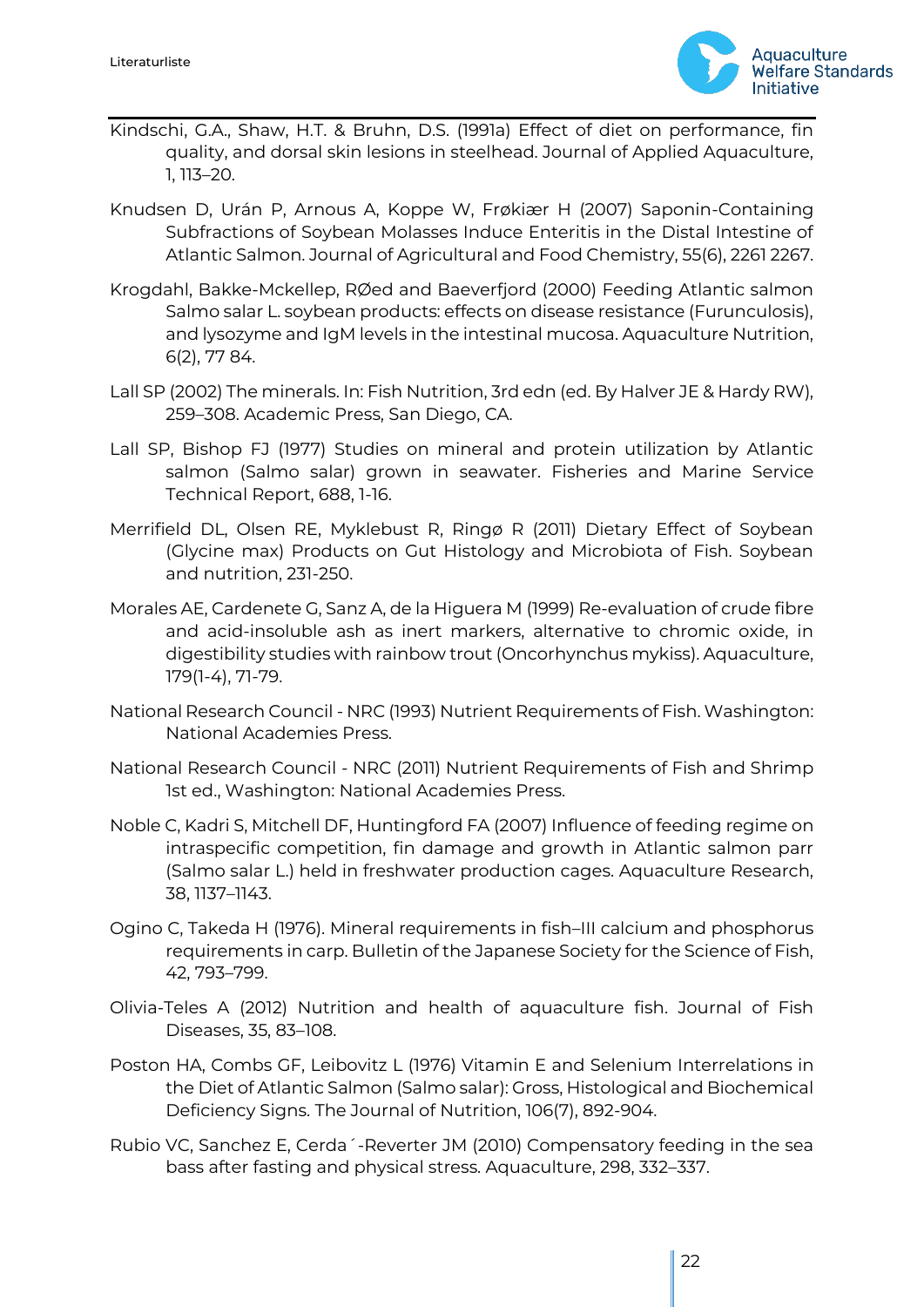

- Sanchez JA, Lopez-Olmeda JF, Blanco-Vives B, Sanchez Vazquez FJ (2009) Effects of feeding schedule on locomotor activity rhythms and stress response in sea bream. Physiology & Behavior, 98, 125–129.
- Spannhof L (1995) Einführung in die Fischphysiologie. Spannhof L., Steffens W Kapitel 1 Stoff- und Energieumsatz. Verlag Dr. Kovac Hamburg.
- Steffens W (1985) Grundlagen der Fischernährung. Gustav Fischer Verlag, Jena.
- Steffens W (1989) Principles of fish nutrition. Ellis Horwood Ltd., John Wiley & Sons, Chichester, New York.
- Tacon AG (1992) Nutritional fish pathology. Morphological signs of nutrient deficiency and toxicity in farmed fish. FAO Fisheries Technical Paper, 330,75.
- Tacon AG, Metian M (2008) Global overview on the use of fish meal and fish oil in industrially compounded aquafeeds: Trends and future prospects. Aquaculture, 285(1-4), 146-158.
- Takeuchi L, Takeuchi T, Ogino C (1980) Riboflavin Requirements in Carp and Rainbow Trout. Bulletin of the Japanese Society of Scientific Fisheries, 46(6), 733-737.
- Takeuchi T (1996) Essential fatty acid requirements in carp. Archiv für Tierernaehrung, 49(1).
- Trichet VV (2010) Nutrition and immunity: an update. Aquaculture Research, 41, 356–372.
- Verlhac Trichet V (2010) Nutrition and immunity: an update. Aquaculture Research, 41,356–372.
- Volpato GL, Fernandes MO (1994) Social control of growth in fish. Brazilian Journal of Medical and Biological Research, 27, 797–810.
- Watanabe T. (1982) Lipid nutrition in fish. Comparative Biochemistry and Physiology Part B: Comparative Biochemistry, 73(1), 3-15.
- Wild F (2012) Herstellung und Charakterisierung von Proteinprodukten aus Palerbsen und deren Potential zur Bildung von Proteinmatrices mit hohen Lipidanteilen in Futtermitteln für Salmoniden. Diplomarbeit, Technische Universität Berlin.
- Wilson RP, Halver JE (1986) Protein and amino acid requirements of fishes. Annual Review of Nutrition, 6, 225-44.
- Yamamoto T, Iwashita Y, Matsunaria H, Sugita T, Furuita H, Akimoto A, Okamatsu K, Suzuki N (2010) Influence of fermentation conditions for soybean meal in a non-fish meal diet on the growth performance and physiological condition rainbow trout Oncorhynchus mykiss. Aquaculture, 309(1-4), 173 180.
- Yamamoto T, Suzuki N, Furuita H, Sugita T, Tanaka N, Takanobu Goto T (2007) Supplemental effect of bile salts to soybean meal-based diet on growth and feed utilization of rainbow trout Oncorhynchus mykiss. Fisheries Science, 73, 123 131.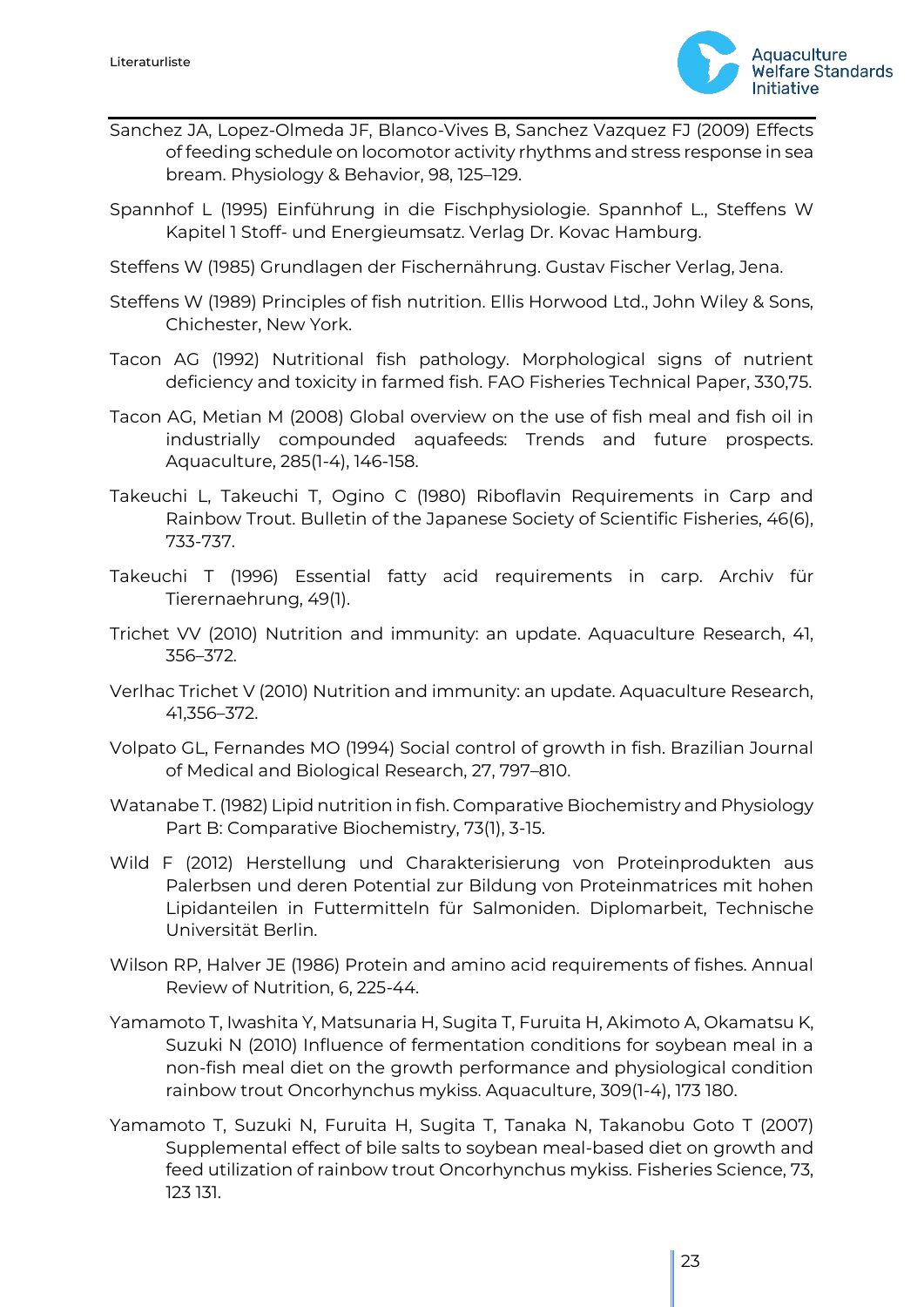

### <span id="page-23-0"></span>8. Wasserqualität

- Alabaster JS, Lloyd R (1982) Water quality criteria for freshwater fish. Food and Agriculture Organization of the United Nations, Butterworths, Boston, MA.
- Barton BA, Schreck CB (1987) Influence of acclimation temperature on interrenal and carbohydrate stress responses in juvenile Chinook salmon (Oncorhynchus tshawytscha). Aquaculture, 62, 299–310.
- Brauner CJ, Seidelin M, Madsen SS, Jensen FB (2000) Effects of freshwater hyperoxia and hypercapnia and their influences on subsequent seawater transfer in Atlantic salmon Salmo salar smolts. Canadian Journal of Fisheries and Aquatic Sciences, 57, 2054–2064.
- Brett JR (1956) Some principles in the thermal requirements of fishes. The Quarterly Review of Biology, 31, 75–87.
- Caldwell AC, Hinshaw J (1994) Physiological and haematological responses in rainbow trout subjected to supplemental dissolved oxygen in fish culture. Aquaculture, 126, 183–193.
- Campagna CG, Cech JJ Jr (1981) Gill ventilation and respiratory efficiency of Sacramento blackfish, Orthodon microlepidotus Ayres, in hypoxic environments. Journal of Fish Biology, 19, 581–591.
- Carmichael GJ, Tomasso JR, Simco BA, Davis KB (1984) Confinement and water quality-induced stress in largemouth bass. Transactions of the American Fisheries Society, 113, 767–777.
- Claireaux G, Audet C (2000) Seasonal changes in the hypo-osmoregualtory ability of brook charr: The role of environmental factors. Journal of Fish Biology, 56, 347–373.
- Claireaux G, Webber D, Kerr SR, Boutilier RG (1995) Physiology and behaviour of free-swimming Atlantic cod (Gadus morhua) facing fluctuating salinity and oxygenation conditions. Journal of Experimental Biology, 198, 61–69.
- Colt J (1984) Computation of dissolved gas concentrations in water as functions of temperature, salinity, and pressure. American Fisheries Society Fisheries Society Special Publication, 14. American Fisheries Society, Bethesda, MD.
- Crocker CE, Farrell AP, Gamperl AK, Cech JJ Jr (2000) Cardiorespiratory responses of white sturgeon to environmental hypercapnia. American journal of physiology. Regulatory, Integrative and Comparative Physiology, 279, 617– 628.
- Donaldson EM (1990) Immunological indicators: effects of environmental stress on immune protection and disease outbreak. In: Adams SM (ed) Biological indicators of aquatic ecosystem stress. American Fisheries Society, Bethesda, MD, 38–50.
- Elliot JM (1981) Some aspects of thermal stress on freshwater teleosts. In: Pickering A (ed) Stress and fish. Academic Press, New York, 209–245.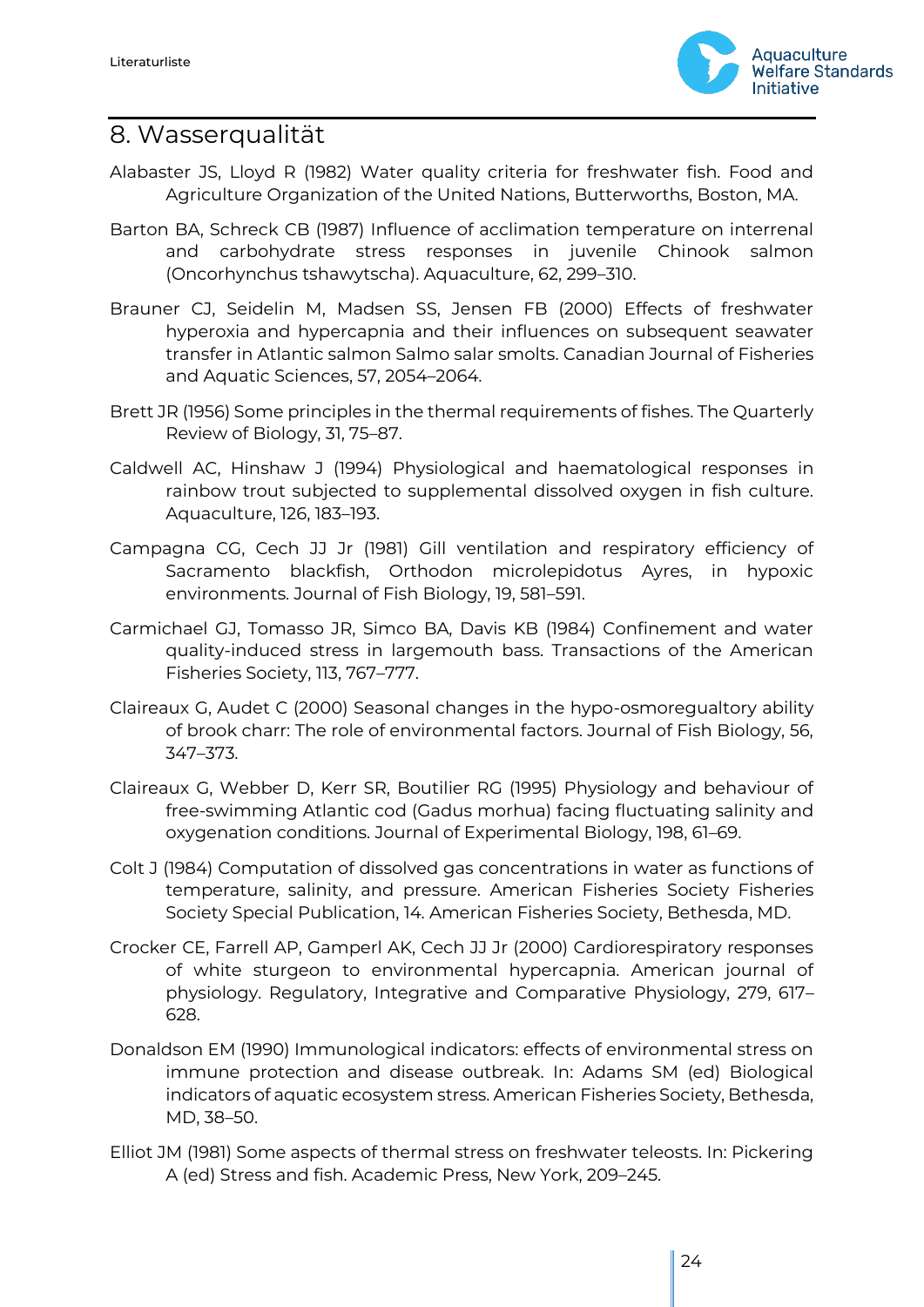

- Elliot JW (1969) The oxygen requirements of Chinook salmon. The Progressive Fish-Culturist, 31, 67–73.
- Espmark AM, Baeverfjord G (2009) Effects of hyperoxia on behavioural and physiological variables in farmed Atlantic salmon (Salmo salar) parr. Aquaculture International, 17(4), 341–353.
- EU Platform on Animal Welfare Own Initiative Group on Fish (2020). Guidelines on Water Quality and Handling for the Welfare of Farmed Vertebrate Fish (DOC.11068.2020 Rev.1). 20 S. [https://www.vdba.org/wp](https://www.vdba.org/wp-content/uploads/2020/05/fishguidelines.pdf)[content/uploads/2020/05/fishguidelines.pdf](https://www.vdba.org/wp-content/uploads/2020/05/fishguidelines.pdf)
- Fry FEJ (1947) Effects of the environment on animal activity. University of Toronto Studies, Biological Sciences, 55, 1–62.
- Fry FEJ (1971) The effect of environmental factors on the physiology of fish. In: Hoar WS, Randall DJ (eds) Fish physiology, 6. Academic Press, New York, 1–98.
- Gilmour KM, Perry SF (1994) The effects of hypoxia, hyperoxia or hypercapnia on the acid-base disequilibrium in the arterial blood of rainbow trout. Journal of Experimental Biology, 192, 269–284.
- Hettler WF (1976) Influence of temperature and salinity on routine metabolic rate and growth of young Atlantic menhaden. Journal of Fish Biology, 8, 55–65.
- Hughes GM (1981) Effects of low oxygen and pollution on the respiratory systems of fish. In: Pickering A (ed) Stress and fish. Academic Press, New York, 121–146.
- Lewis WM Jr, Morris DP (1986) Toxicity of nitrite to fish: a review. Transactions of the American Fisheries Society, 115, 183–195.
- Lygren B, Hamre K, Waagbø R (2000) Effect of induced hyperoxia on the antioxidant status of Atlantic salmon Salmo salar L. fed three different levels of dietary vitamin E. Aquaculture Research, 31, 401–407.
- Lochmiller RL, Weichman JD, Zale AV (1989) Hematological assessment of temperature and oxygen stress in a reservoir population of striped bass (Morone saxatilis). Comparative Biochemistry and Physiology A, 93, 535–541.
- Lutnesky MMF, Szyper JP (1990) Respiratory and behavioral responses of juvenile dolphin fish to dissolved oxygen concentration. Progressive Fish-Culturist, 52, 178–185.
- MacIntyre C, Ellis T, North BP & Turnbull JF (2008) The influences of water quality on the welfare of farmed trout: a review. In: Fish Welfare. Ed. Branson, E. Blackwell Scientific Publications, London, 150-178.
- Meade JW (1985) Allowable ammonia for fish culture. Progressive Fish-Culturist, 47, 135–145.
- Moser ML (1985) Effects of salinity fluctuations on juvenile estuarine fish. Estuaries, 8, A9.
- Müller-Belecke, A. (2010). Wasser Optimale Haltungsumwelt schaffen und wahren. S. 29-39, In: Schmidt-Puckhaber, B. (Ed.), Fisch vom Hof?! –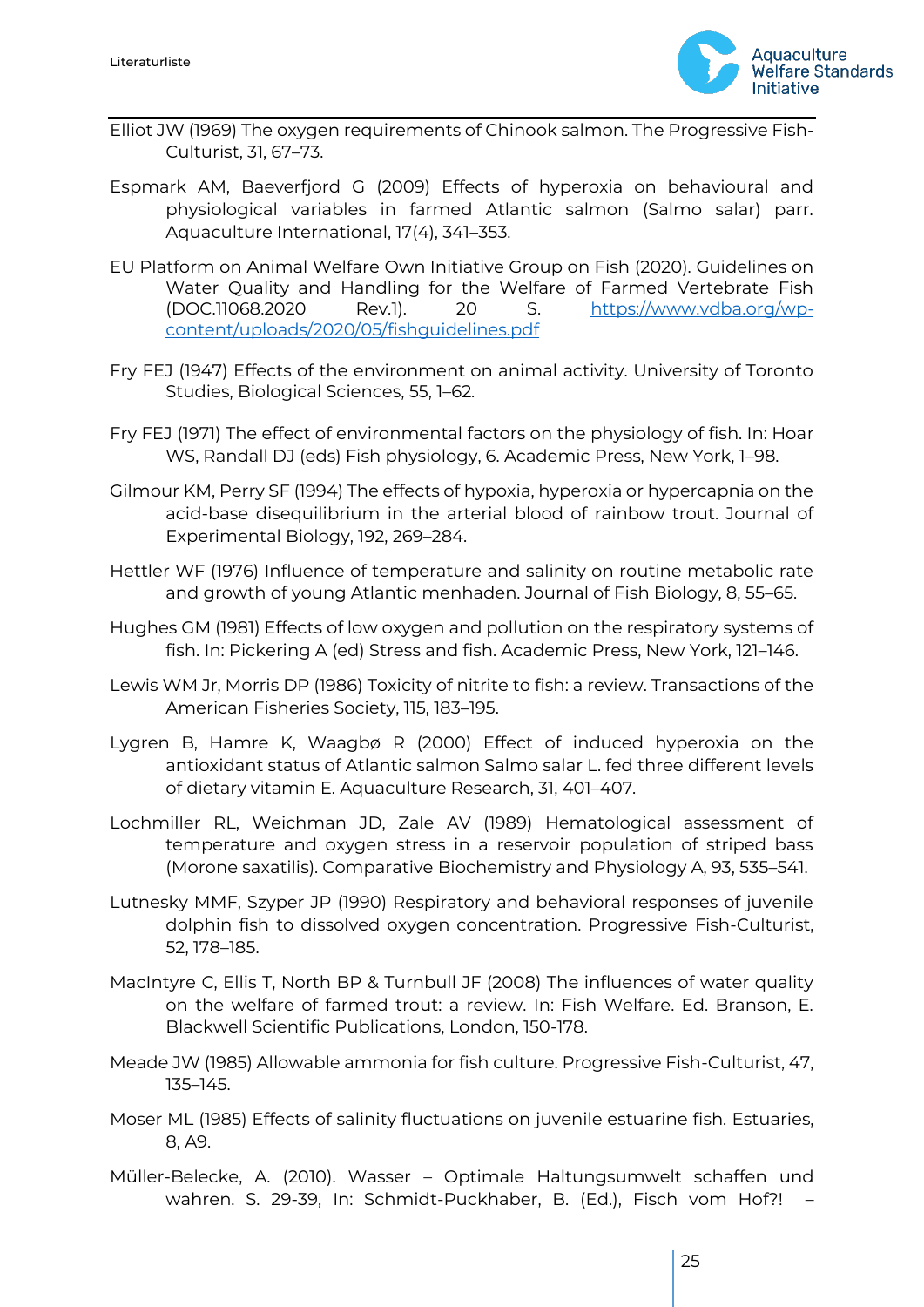

Fischerzeugung in standortunabhängigen Kreislaufanlagen. DLG-Verlag, Frankfurt a.M., ISBN 978-3-7690-0727-5, 144 S.

- Neill WH, Bryan JD (1991) Responses of fish to temperature and oxygen, and response integration through metabolic scope. In: Tomasso JR (ed) Aquaculture and water quality. World Aquaculture Society, Baton Rouge, LA, 30–57.
- Perry SF, Gilmour KM (2002) Sensing and transfer of respiratory gases at the fish gill. Journal of Experimental Biology, 293, 249–263.
- Randall DJ (1991) The impact of variations in water pH on fish. In: Brune DE, Tomasso JR (eds) Aquaculture and water quality. World Aquaculture Society, Baton Rouge, LA, 90–104.
- Rosenthal H, Hoffmann R, Jörgensen L, Krüner G, Peters G, Schlotfeld HJ, Schomann (1982) Water management in circular tanks of a commercial intensive culture unit and its effects on water quality and fish condition. Int. Counc. Expl. Sea, Maricult. Com., C.M. 1982. F22.
- Rümmler F (2015) Förderinitiative Nachhaltige Aquakultur: Untersuchungen zur Aufbereitung des Ablauf- bzw. Reinigungswassers geschlossener Warmwasser-Kreislaufanlagen zur Aufzucht verschiedener Fischarten. Abschlussbericht zum Forschungsvorhaben AZ 30233, 1-72.
- Russo R, Thurston R (1991) Toxicity of ammonia, nitrite, and nitrate to fishes. In: Brune DE, Tomasso JR (eds) Aquaculture and Water Quality. World Aquaculture Society, Baton Rouge, LA, 58–89.
- Stumm W, Morgan JJ (1996) Aquatic chemistry: chemical equilibria and rates in natural waters, 3rd ed. John Wiley and Sons, New York, 1022.
- Timmons MB, Ebeling JM, Wheaton FW, Summerfelt ST, Vinci BJ (2002) Recirculating aquaculture systems, 2nd ed. Cayuga Aqua Ventures, Ithaca, NY, 769.
- Weber JM, Kramer DL (1983) Effects of hypoxia and surface access on growth, mortality, and behavior of juvenile guppies, Poecilia reticulata. Canadian Journal of Fisheries and Aquatic Sciences, 40, 1583–1588.
- Wedemeyer GA (1996) Physiology of fish in intensive culture. Chapmann & Hall, New York, 232.
- Wedemeyer GA (1997) Effects on rearing conditions on the health and physiological quality of fish in intensive culture. In Iwama GK, Pickering AD, Sumpter JP (1997) Fish stress and health in aquaculture. Society for experimental biology, Seminar series 62, Cambride University Press, New York, 278.
- Wedemeyer GA, McLeay DJ (1981) Methods for determining the tolerance of fishes to environmental stressors. In: Pickering A (ed) Stress and fish. Academic Press, New York, 247–268.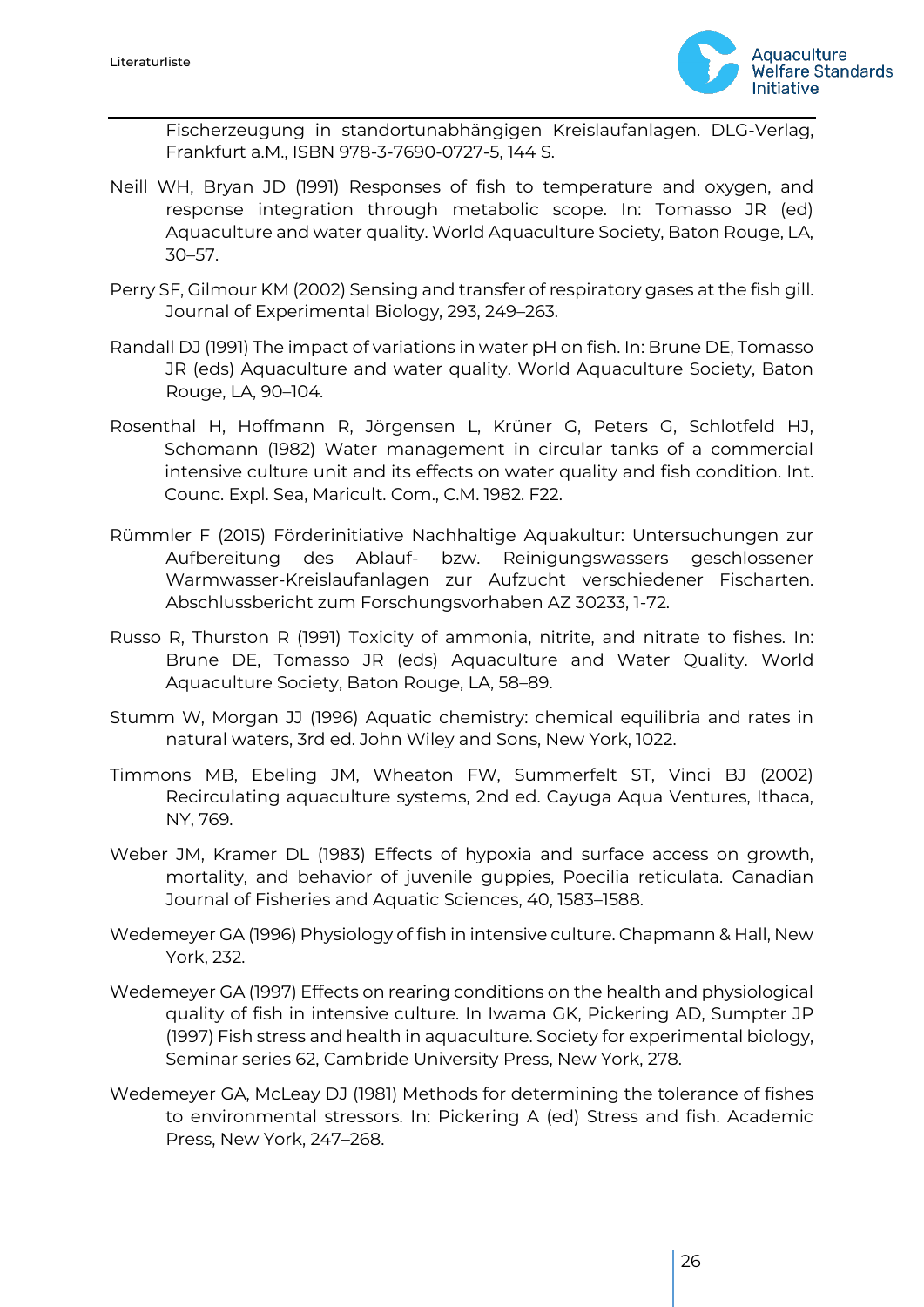

- Welker TL, McNulty ST, Klesius PH (2007) Effect of sublethal hypoxia on the immune response and susceptibility of channel catfish, Ictalurus punctatus, to enteric septicemia. Journal of the World Aquaculture Society, 38(1), 12–23.
- Wood CM, McDonald DG (1990) Impact of environmental acidification on gill function in fish. In: Fish physiology, fish toxicology, and fisheries management, Proceedings of an international symposium, Guangzhou, PRC, 162–18
- Xu J, Liu Y, Cui S, Miao X (2006) Behavioral responses of tilapia (Oreochromis niloticus) to acute fluctuations in dissolved oxygen levels as monitored by computer vision. Aquacultural Engineering, 35, 207–217.

### <span id="page-26-0"></span>9. Handling und Transport

- Arends RJ, Mancera, JM, Munoz JL, Bonga SEW, Flik G (1999). The stress response of the gilthead sea bream (Sparus aurataL.) to air exposure and confinement. Journal of Endocrinology, 163, 149–157.
- Barnett CW, Pankhurst NW (1998) The effects of common laboratory and husbandry practices on the stress response of greenback flounder Rhombosolea tapirine (Gunther, 1862). Aquaculture, 162, 313–329.
- Barton BA (2000) Salmonid Fishes Differ in Their Cortisol and Glucose Responses to Handling and Transport Stress. North American Journal of Aquaculture, 62(1), 12-18.
- Barton BA, Bollig H, Hauskins BL, Jansen CR (2000). Juvenile pallid (Scaphirhynchus albus) and hybrid pallid xshovelnose (S-albus x platorynchus) sturgeons exhibit low physiological responses to acute handling and severeconfinement. Comp. Biochem. Comparative Biochemistry and Physiology Part A: Molecular & Integrative Physiology, 126, 125–134.
- Barton BA, Haukenes AH, Parsons BG, Reed JR (2003) Plasma cortisol and chloride stress responses in juvenile walleyes during capture, transport, and stocking procedures. North American Journal of Aquaculture, 65, 210–219.
- Barton BA, Peter RE, Paulencu CR (1980) Plasma cortisol levels of fingerling rainbow trout (Salmo-Gairdneri) at rest, and subjected to handling, confinement, transport, and stocking. Canadian Journal of Fisheries and Aquatic Sciences, 37, 805–811.
- Barton BA, Ribas L, Acerete L, Tort L (2005) Effects of chronic confinement on physiological responses of juvenile gilthead sea bream, Sparus aurata L., to acute handling. Aquaculture Research, 36, 172–179.
- Carmichael GJ (1984) Long distance truck transport of intensively reared largemouth bass. The Progressive Fish-Culturist, 46, 111–115.
- Carmichael GJ, Tomasso JR, Sinnco BA, Davis KB (1984a) Characterization and alleviation of stress associated with hauling largemouth bass. Transactions of the American Fisheries Society, 113, 778–785.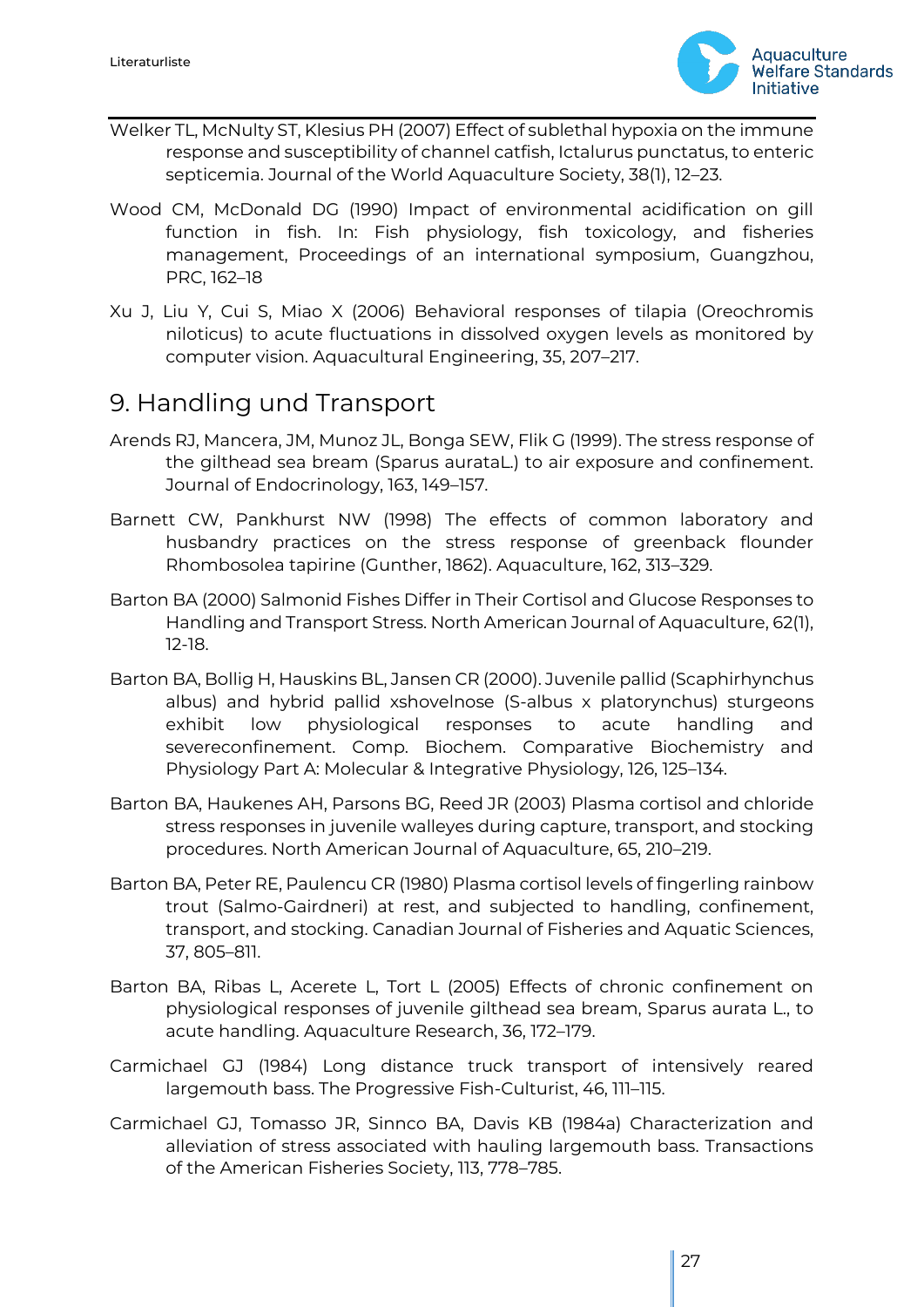

- Carmichael GJ, Tomasso JR, Sinnco BA, Davis KB (1984b) Confinement and water quality-induced stress in largemouth bass. Transactions of the American Fisheries Society, 113, 767–777.
- Chandroo KP, Cooke SJ, McKinley RS, Moccia RD (2005) Use of electromyogram telemetry to assess the behavioural and energetic responses of rainbow trout, Oncorhynchus mykiss (Walbaum) to transportation stress. Aquaculture. Research, 36, 1226–1238.
- Cook KV, Lennox RJ, Hinch SG, Cooke SJ (2015) FISH Out of WATER: How Much Air is Too Much? Fisheries, 40(9) 452-461.
- Davis KB, Parker NC (1986) Plasma corticosteroid stress response of 14 species of warmwater fish to transportation. Transactions of the American Fisheries Society, 115, 495–499.
- Davis LE, Schreck CB (1997). The energetic response to handling stress in juvenile coho salmon. Transactions of the American Fisheries Society, 126, 248–258.
- Erikson U, Sigholt T, Seland A (1997) Handling stress and water quality during live transportation and slaughter of Atlantic salmon (Salmo salar). Aquaculture, 149, 243–252.
- Finstad B, Iversen M, Sandodden R (2003) Stress-reducing methods for releases of Atlantic salmon (Salmo salar) smolts in Norway. Aquaculture, 222, 203–214.
- Fotedar S, Evans L (2011) Health management during handling and live transport of crustaceans: A review Journal of Invertebrate Pathology, 106, 143–152.
- Gomes LC, Roubach R, Araujo-Lima CARM, Chippari-Gomes AR, Lopes NP, Urbinati EC (2003) Effect of Fish Density During Transportation on Stress and Mortality of Juvenile Tambaqui Colossoma macropomum. Journal of the World Aquaculture Society, 34(1), 76–84.
- Iversen M, Finstad B, McKinley RS, Eliassen RA, Carlsen KT, Evjen T (2005) Stress responses in Atlantic salmon (Salmo salar L.) smolts during commercial well boat transports, and effects on survival after transfer to sea. Aquaculture, 243, 373–382.
- Iversen M, Finstad B, Nilssen KJ (1998) Recovery from loading and transport stress in Atlantic salmon (Salmo salar L.) smolts. Aquaculture, 168, 387–394.
- Jonssonn S, Brannas E, Lundqvist H (1999) Stocking of brown trout, Salmo trutta L.: effects of acclimatization. Fisheries Management and Ecology, 6, 459–473.
- LfL (2013) Praktische und rechtliche Aspekte beim Fischtransport. Kraus G, Harrer D, Wedekind H, Bayerische Landesanstalt für Landwirtschaft (LfL).
- Lines JA, Spence J (2011) Safeguarding the welfare of farmed fish at harvest. Fish Physiology and Biochemistry, 38, 153–162.
- Lines JA, Spence J (2014) Humane Harvesting of Salmon and Trout. Revue scientifique et technique (International Office of Epizootics), 33(1), 255-264.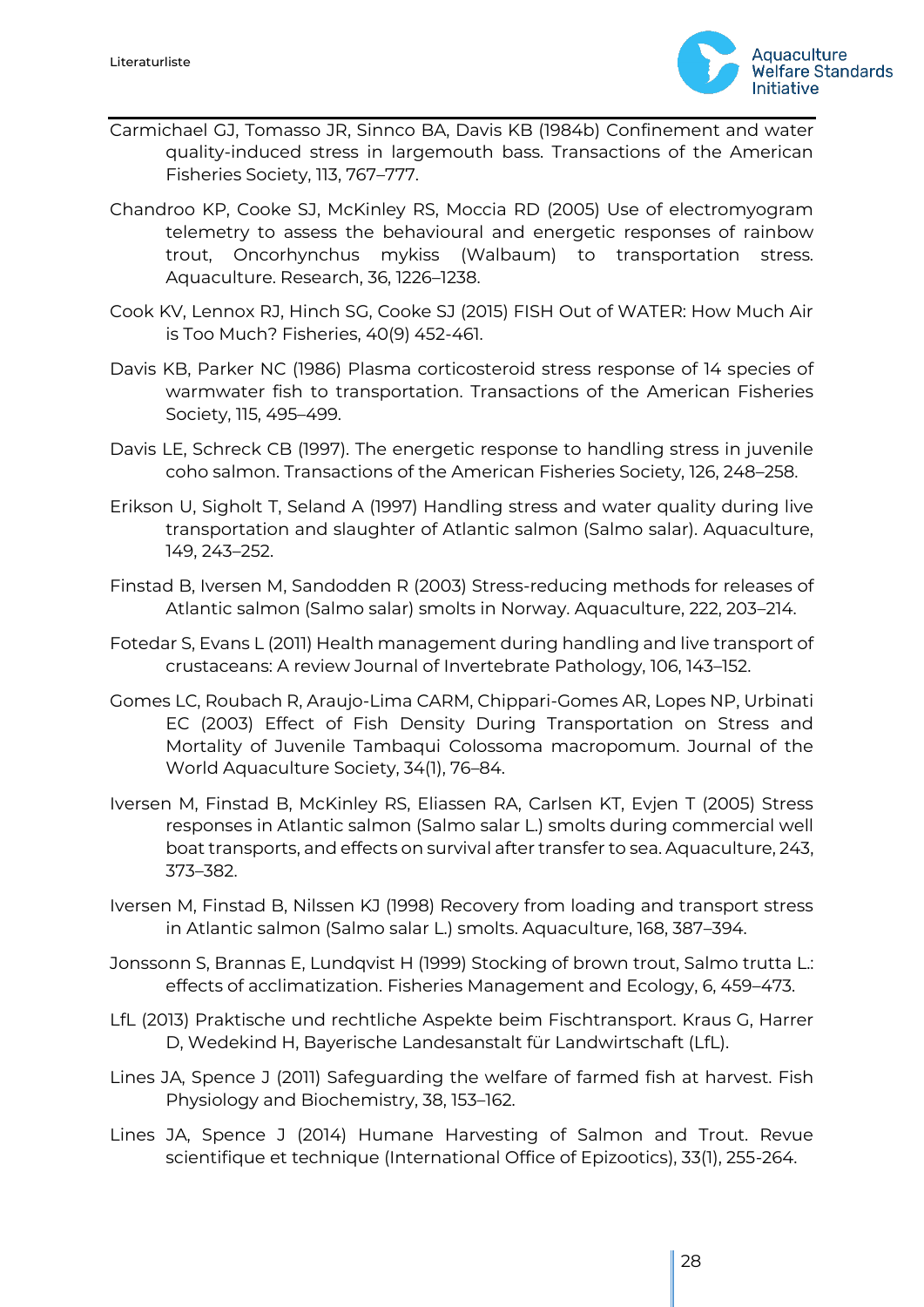

- Paterson BD, Rimmer MA, Meikle GM, Semmens GL (2003) Physiological responses of the Asian sea bass, Lates calcarifer, to water quality deterioration during simulated live transport: acidosis, red-cell swelling, and levels of ions and ammonia in the plasma. Aquaculture, 218, 717–728.
- Pickering AD (1992) Rainbow trout husbandry–management of the stress response. Aquaculture, 100, 125–139.
- Portz DE, Woodley CM, Cech Jr JJ (2006) Stress-associated impacts of short-term holding on fishes. Biology and Fisheries, 6(2), 125–170.
- Rotllant J, Pavlidis M, Kentouri M, Abad ME, Tort L (1997) Non-specific immune responses in the red porgy Pagrus pagrus after crowding stress. Aquaculture, 156, 279-290.
- Sampaio F, Freire C (2016) An overview of stress physiology of fish transport: Changes in water quality as a function of transport duration. Fish and Fisheries, 17(4), 1055–1072.
- Schreck CB, Jonsson L, Feist G, Reno P (1995) Conditioning improves performance of juvenile Chinook salmon, Oncorhynchus tshawytscha, to transportation stress. Aquaculture, 135, 99-110.
- Schreck CB, Solazzi MF, Johnson SL, Nickelson TE (1989) Transportation stress affects performance of coho salmon, Oncorhynchus kisutch. Aquaculture, 82, 15–20.
- Sharpe CS, Thompson DA, Blankenship HL, Schreck CB (1998) Effects of routine handling and tagging procedures on physiological stress responses in juvenile Chinook salmon. The Progressive Fish-Culturist, 60, 81–87.
- Specker JL, Schreck CB (1980) Stress responses to transportation and fitness for marine survival in coho salmon (Oncorhynchus kisutch) smolts. Canadian Journal of Fisheries and Aquatic Sciences, 37, 765–769.
- Tacchi L, Lowrey L, Musharrafieh R, Crossey K, Larragoite ET, Salinas I (2015) Effects of transportation stress and addition of salt to transport water on the skin mucosal homeostasis of rainbow trout (Oncorhynchus mykiss). Aquaculture, 435, 120–127.
- Tipping JM (1998) Return rates of transported steelhead smolts with and without a rest period before release. The Progressive Fish-Culturist, 60, 284–287.
- Waring CP, Poxton MG, Stagg RM (1997) The physiological response of the turbot to multiple net confinements. Aquaculture International, 5, 1–12.
- Wedekind, H. (2005): Untersuchungen zur Stress- und Handlingsempfindlichkeit bei Barschartigen. Gemeinschaftstagung der Deutschen, der Österreichischen und der Schweizer Sektion der European Association of Fish Pathologists (EAFP), 8.-10. September 2004 in Stralsund, S.280-291.
- White AJ, Schreer JF, Cooke SJ (2008) Behavorial and physiological responses of the congeneric largemouth (Micropterus salmoides) and smallmouth bass (M.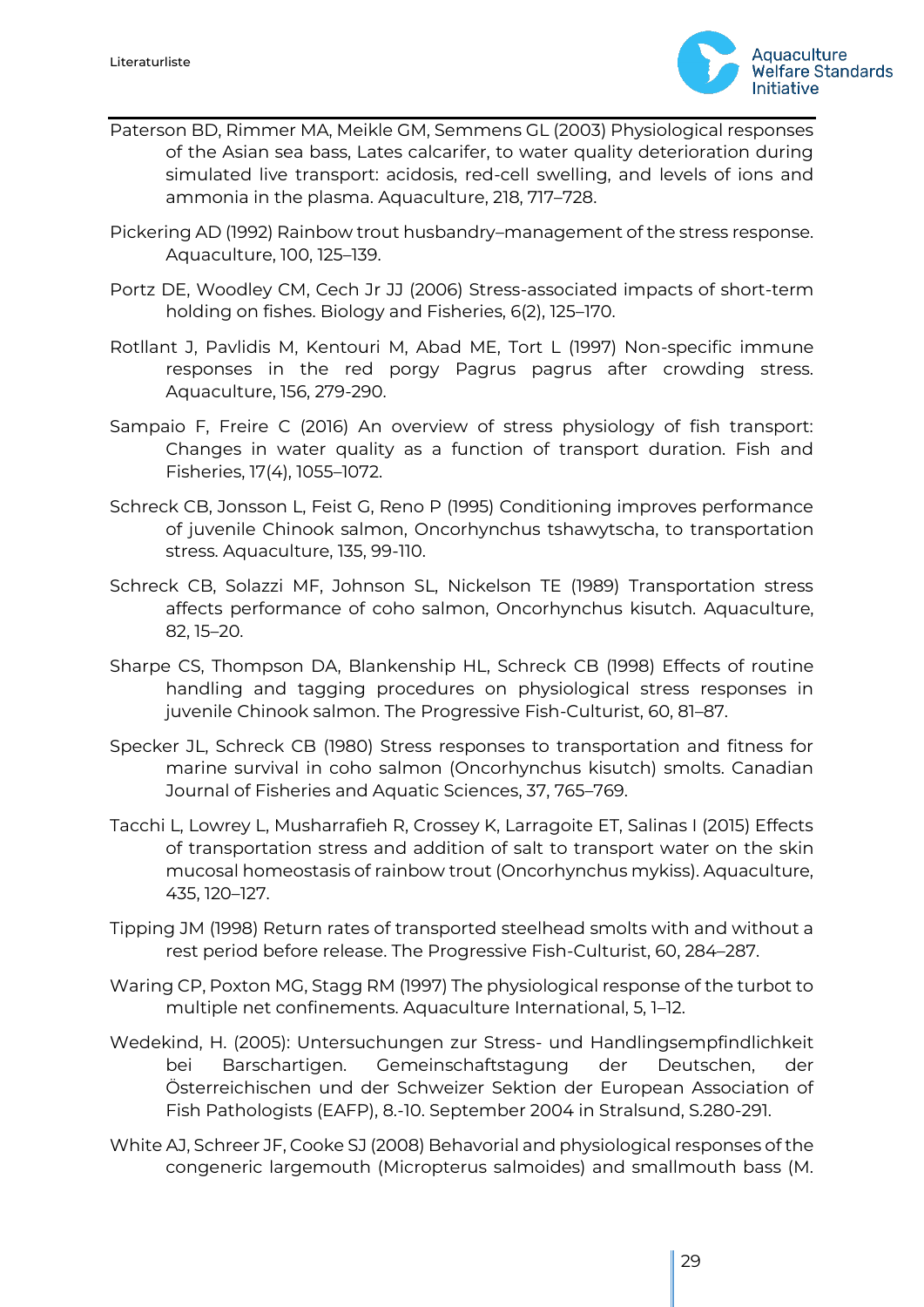

dolomieu) to various exercise and air exposure durations. Fish Research, 89, 9–16.

## <span id="page-29-0"></span>10. Betäubung und Schlachtung

- Carter KM, Woodley CM, Brown RS (2011) A review of tricaine methanesulfonate for anesthesia of fish. Reviews in Fish Biology and Fisheries, 21(1), 51-59.
- Daskalova A, Pavlov A, Kyuchukova R, Daskalov H (2016) Humane Slaughter of Carp – A Comparison between Three Stunning Procedures. Turkish Journal of Fisheries and Aquatic Sciences, 16, 753-758.
- Daskalova AH & Pavlov AI (2015) Effect of two stunning methods on post-mortem muscle pH and meat quality of common carp (Cyprinus carpio L.). Bulgarian Journal of Veterinary Medicine, 18(1), 83-90.
- EFSA (2004) Welfare aspects of the main systems of stunning and killing the main commercial species of animals. The EFSA Journal, 45, 1 -270.
- EFSA (2009) Opinion of the Scientific Panel on Animal Health and Welfare on a request from the European Commission on food safety considerations concerning the species-specific welfare aspects of the main systems of stunning and killing of farmed fish. The EFSA Journal, 1090, 1-16.
- EFSA (2009a) Scientific Opinion of the Panel on Animal Health and Welfare on a request from the European Commission on welfare aspect of the main systems of stunning and killing of farmed eel (Anguilla anguilla). The EFSA Journal, 1014, 1-42.
- EFSA (2009b) Scientific Opinion of the Panel on Animal Health and Welfare on a request from the European Commission on welfare aspect of the main systems of stunning and killing of farmed turbot. The EFSA Journal, 1073, 1- 34.
- EFSA (2009c) Scientific Opinion of the Panel on Animal Health and Welfare on a request from the European Commission on Species-specific welfare aspects of the main systems of stunning and killing of farmed rainbow trout. The EFSA Journal, 1013, 1-55.
- EFSA (2009d) Scientific Opinion of the Panel on Animal Health and Welfare on a request from the European Commission on welfare aspect of the main systems of stunning and killing of farmed Atlantic salmon. The EFSA Journal, 1012, 1-77.
- Gaede L, Füllner G, Bräuer G, Gottschalk J, Einspanier A, Ludewig M, Truyen U, Möbius G (2016) Untersuchungen zur Erprobung von geeigneten Betäubungsverfahren für die Schlachtung Afrikanischer Welse (Clarias gariepinus). Schriftenreihe des LfULG, Heft 1/2016, 1-92.
- Gräns A, Niklasson L, Sandblom E, Sundell K, Algers B, Berg C, Lundh T, Axelsson M, Sundh H, Kiessling A (2015) Stunning fish with CO2 or electricity: contradictory results on behavioural and physiological stress responses. Animal, 10(2), 294-301.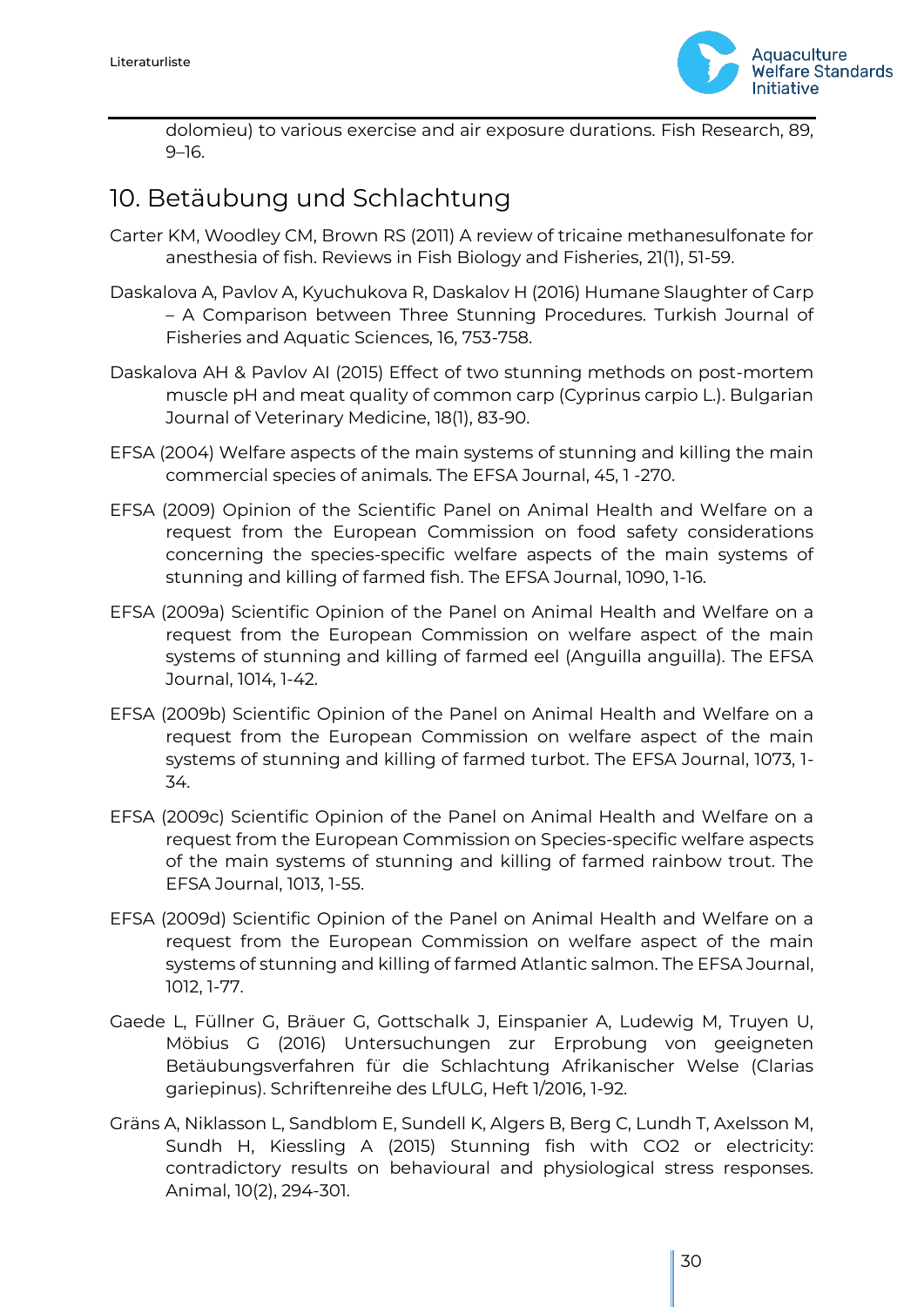

- Hellmann J, Hörnig W, Lüpke M, Steinhagen D (2014) Abschlussbericht zum Forschungsvorhaben Betäuben und Schlachten von Afrikanischen Welsen. 1-40 S.
- Iversen M, Finstad B, McKinley RS, Eliassen RA (2003) The efficacy of metomidate, clove oil, Aqui-S (TM) and Benzoak (R) as anaesthetics in Atlantic salmon (Salmo salar L.) smolts, and their potential stress-reducing capacity. Aquaculture, 221, 549–566.
- Javahery S, Nekoubin H, Moradlu AH (2012) Effect of anaesthesia with clove oil in fish (review). Fish Physiology and Biochemistry, 38(6), 1545-1552.
- Kestin SC, Van de Vis JW, Robb DHF (2002) Protocol for assessing brain function in fish and the effectiveness of methods used to stun and kill them. Veterinary Record, 150, 302-308.
- Kestin SC, Wotton SB, Gregory NG (1991) Effect of slaughter by removal from water on visual evoked activity in the brain and reflexmovement of rainbow trout (Oncorhynchus mykiss). Veterinary Record, 128, 443-446.
- Kiessling A, Johansson D, Zahl ICH, Samuelsen OB (2009) Pharmacokinetics, plasma cortisol and effectiveness of benzocaine, MS-222 and isoeugenol measured in individual dorsal aorta-cannulated Atlantic salmon (Salmo salar) following bath administration. Aquaculture, 286, 301–308.
- Lambooij E, Kloosterboer RJ, Gerritzen MA, van de Vis JW (2006) Assessment of electrical stunning in fresh water of African catfish (Clarias gariepinus) and chilling in ice water for loss of consciousness and sensibility. Aquaculture, 254, 388-395.
- Lambooij E, Kloosterboer RJ, Pieterse C, Gerritzen MA, Van de vis JW (2003). "Stunning of farmed African catfish (Clarias gariepinus) using a captive needle pistol; assessment of welfare aspects." Aquaculture Research 34(14): 1353-1358.
- Lambooij E, van de Vis JW, Kloosterboer RJ, Pieterse C (2002) Welfare aspects of live chilling and freezing of farmed eel (Anguilla anguilla L.): neurological and behavioural assessment. Aquaculture, 210(1-4), 159-169.
- Lambooji E, Grimsbo E, van de Vis JW, Reimert HGM, Nortvedt R, Roth B (2010) Percussion and electrical stunning of Atlantic salmon (Salmo salar) after dewatering and subsequent effect on brain and heart activities. Aquaculture, 300(1-4), 107-112.
- Lines JA, Robb DH, Kestin SC, Crook SC, Benson T (2003) Electric stunning: a humane slaughter method for trout. Aquacultural Engineering, 28, 141-154.
- Lines JA, Spence J (2011) Safeguarding the welfare of farmed fish at harvest. Fish Physiology and Biochemistry, 38, 153–162.
- Lines JA, Spence J (2014) Humane harvesting and slaughter of farmed fish. Revue Scientifique et Technique-Office International des Epizooties, 33(1), 255-264.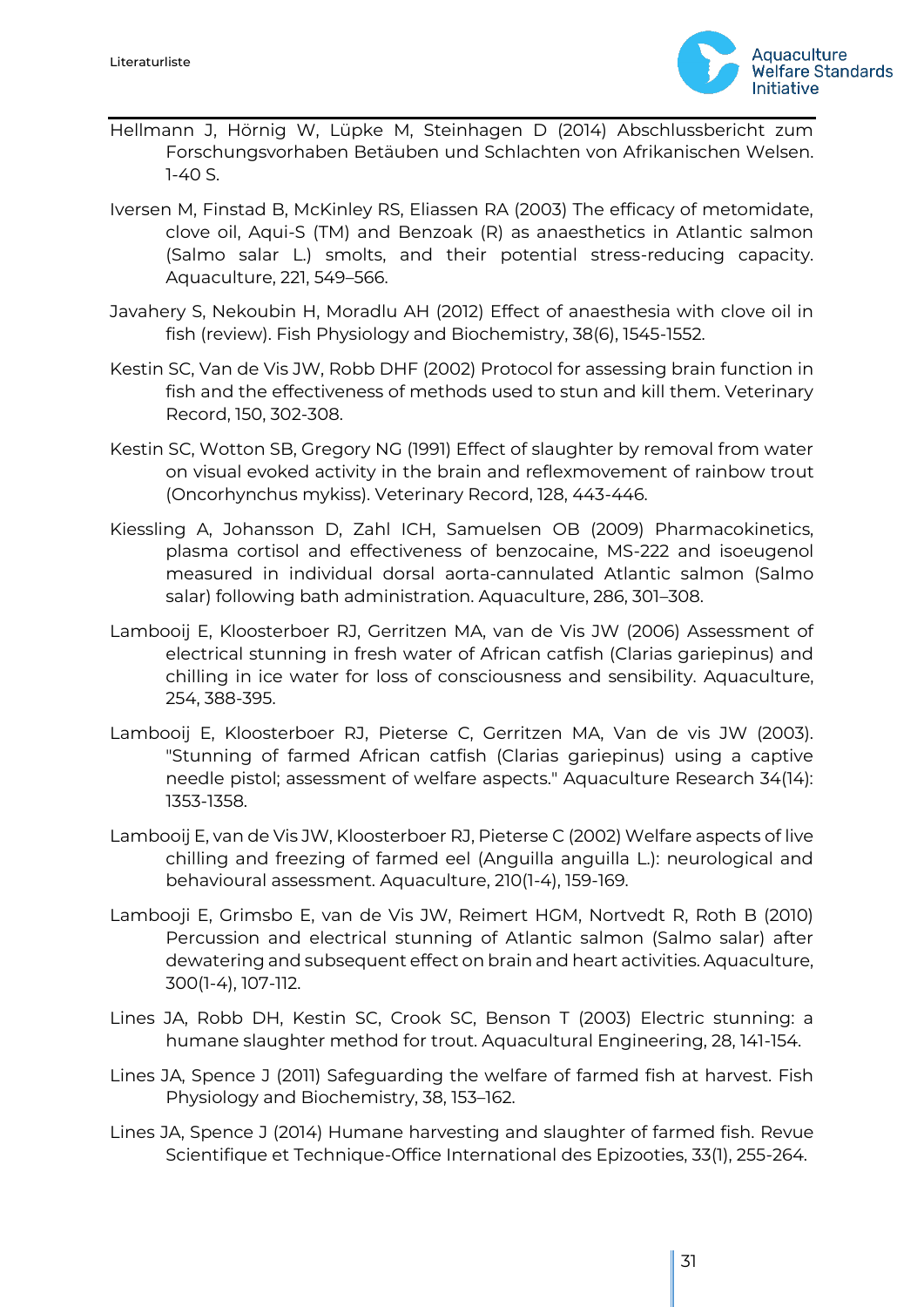

- Marx H, Brunner B, Weinzierl W (1997) Methods of stunning freshwater fish: impact on meat quality and aspects of animal welfare. Zeitschrift für Lebensmittel und Untersuchung, Forschung A, 204, 282-286.
- Morzel M, Sohier D, van de Vis H (2002) Evaluation of slaughtering methods for turbot with respect to animal welfare and flesh quality. Journal of the Science of Food and Agriculture, 83(1), 19-28.
- MuD (2017) Empfehlungen zur Betäubung und Schlachtung von Regenbogenforellen. Verbesserung des Tierschutzes bei Betäubung und Schlachtung von Regenbogenforellen und Karpfen in Fischzuchten mit unterschiedlichen Vermarktungsstrategien, 1-9.
- MuD (2017a) Empfehlungen zur Betäubung und Schlachtung von Karpfen. Verbesserung des Tierschutzes bei Betäubung und Schlachtung von Regenbogenforellen und Karpfen in Fischzuchten mit unterschiedlichen Vermarktungsstrategien, 1-9.
- OIE (2016) Welfare aspects of stunning and killing of farmed fish for human consumption. Aquatic Animal Health Code 10/06/2016, 1-4.
- Popovic NT, Strunjak-Perovic I, Coz-Rakovac R, Barisic J, Jadan M, Berakovic AP, Sauerborn Klobucar R (2012) Tricaine methane-sulfonate (MS-222) application in fish anaesthesia. Journal of Applied Ichthyology, 28, 553-564.
- Ross LG, Ross B (1999) Anaesthetic and sedative techniques for aquatic animals. Blackwell Science, Oxford/England.
- Robb DHF, Kestin SC (2002) Methods used to kill fish: field observations and literature reviewed. Animal Welfare, 11, 269–282.
- Robb DHF, Wotton SB, Mckinstry JL, Sorensen NK, Kestin SC (2000) Commercial slaughter methods used on Atlantic salmon: determination of the onset of brain failure by electroencephalography. Veterinary Record, 147, 298-303.
- Sattari A, Lambooij E, Sharifi H, Abbink W, Reimert H, van de Vis JW (2010) Industrial dry electro-stunning followed by chilling and decapitation as a slaughter method in Claresse® (Heteroclariassp.) and African catfish (Clarias gariepinus). Aquaculture, 302, 100-105.
- Seth H, Axelsson M, Sundh H, Sundell K, Kiessling A and Sandblom E (2013) Physiological responses and welfare implications of rapid hypothermia and immobilisation with high levels of CO2 at two temperatures in Arctic char (Salvelinus alpinus). Aquaculture, 146–151.
- Small BC (2003) Anesthetic efficacy of metomidate and comparison of plasma cortisol responses to tricaine methanesulfonate, quinaldine and clove oil anesthetized channel catfish Ictalurus punctatus. Aquaculture, 218, 177-185.
- Soto CG, Burhanuddin (1995) Clove oil as a fish anaesthetic for measuring length and weight of rabbitfish (Siganus lineatus). Aquaculture, 136(1-2), 149-152.